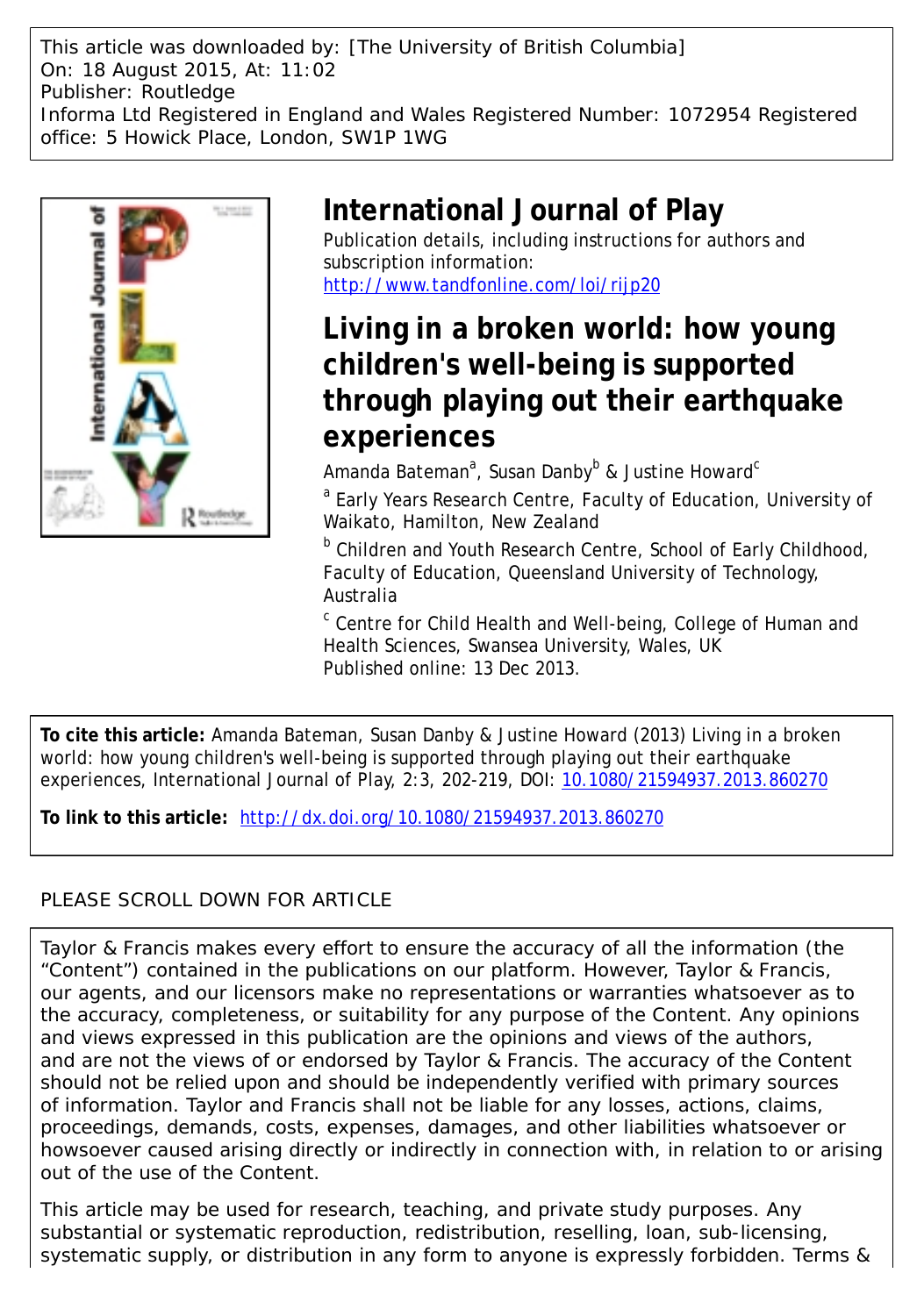Conditions of access and use can be found at [http://www.tandfonline.com/page/terms](http://www.tandfonline.com/page/terms-and-conditions)[and-conditions](http://www.tandfonline.com/page/terms-and-conditions)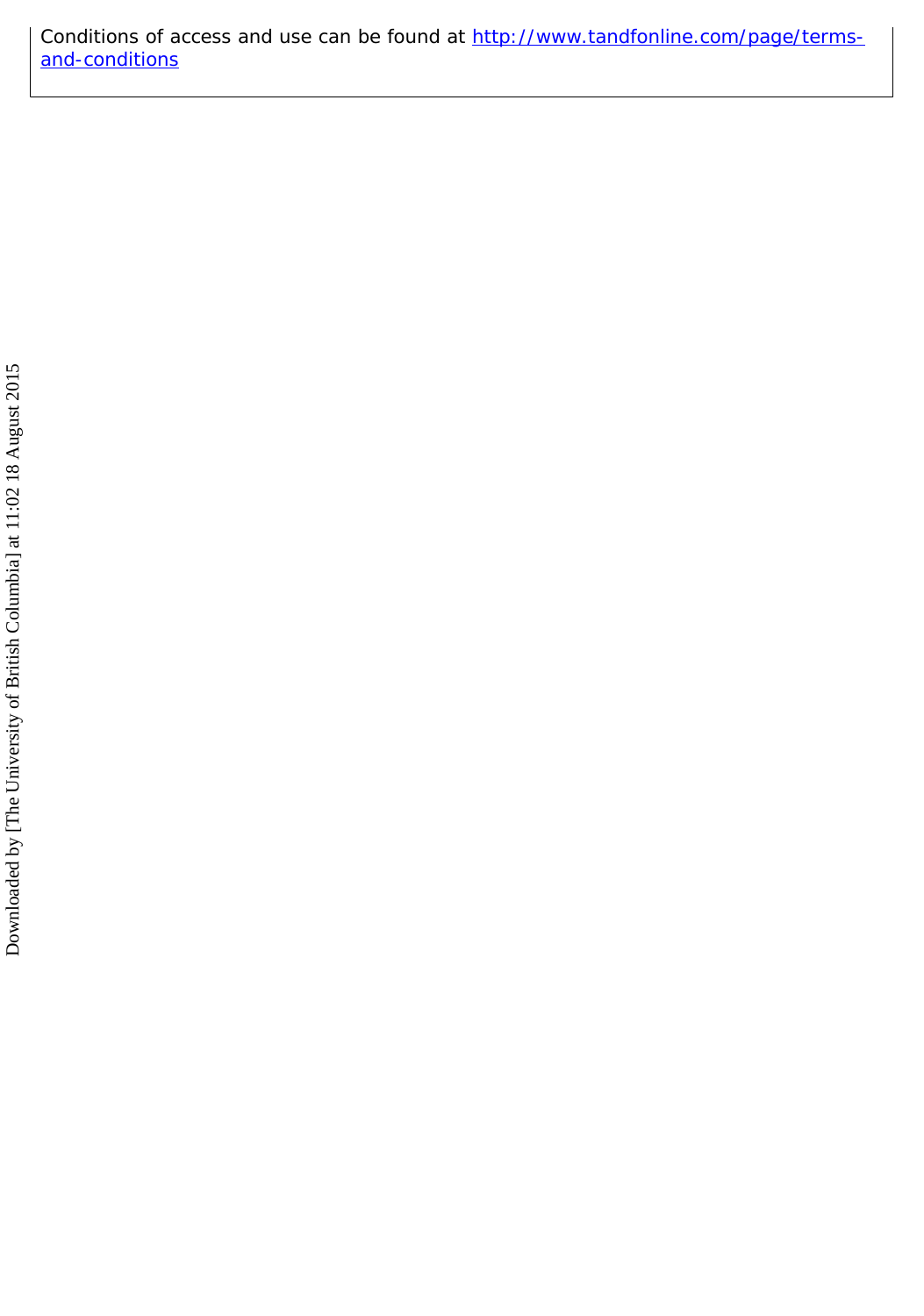# Living in a broken world: how young children's well-being is supported through playing out their earthquake experiences

Amanda Bateman<sup>a\*</sup>, Susan Danby<sup>b</sup> and Justine Howard<sup>c</sup>

<sup>a</sup> Early Years Research Centre, Faculty of Education, University of Waikato, Hamilton, New Zealand; <sup>b</sup>Children and Youth Research Centre, School of Early Childhood, Faculty of Education, Queensland University of Technology, Australia; Centre for Child Health and Well-being, College of Human and Health Sciences, Swansea University, Wales, UK

(Received 1 May 2013; final version received 18 October 2013)

The therapeutic value of play can be shown in spontaneous play situations following children's experiences of traumatic events. Following the events of the Christchurch earthquakes in New Zealand in 2010 and 2011, an investigation was conducted of how children used the earthquake event as a catalyst in pretend play with peers and in discussions with teachers. Supporting children's well-being is a focus area in New Zealand early childhood education, as it is a strand of the national curriculum Te Whāriki [Ministry of Education. (1996). Te Whāriki. He whāriki mātauranga mōngā mokopuna o Aotearoa: Early childhood curriculum. Wellington: Learning Media]. In this article, children are observed engaging in pretend play episodes, and with personalized Learning Story books, to explore personal reflections of the earthquake, prompting the children to make reference to things being 'broken' and needing 'fixing'. Analysis shows how the content of the pretend play experiences helped the children to come to terms with their experiences. Affording children time and interactional opportunities to play out and discuss traumatic experiences contributes to the psychological well-being of participants following a traumatic event.

Keywords: Christchurch earthquake; pretend play; conversation analysis; well-being; Te Whāriki; preschool

#### Well-being, children's play and traumatic events

Play is important for children's emotional health and well-being. Children learn in a variety of ways but they learn more effectively when they learn through play (McInnes, Howard, Miles, & Crowley, [2009](#page-18-0)). When children engage in play they demonstrate increased meta-cognition and self-regulation (Whitebread, [2010](#page-19-0)). They make sense of the world around them, trying out and trying on roles, identities, and experiences. The concept that play is 'not real' offers dramatic distance and, to a certain extent, frees participants from the consequences of their actions. Play protects children from the fear of failure and acts as a defense mechanism for self-efficacy and esteem. Play is also a means by which children can express worries and concerns, and communicate their understanding of the world (Haight, Black, Ostler, and Sheridan, [2006\)](#page-18-0). In their play, children may feel more comfortable discussing thoughts and feelings and, as such, play is an effective resource for counselors and therapists to draw on to understand children's degrees of well-being. The

<sup>\*</sup>Corresponding author. Email: abateman@waikato.ac.nz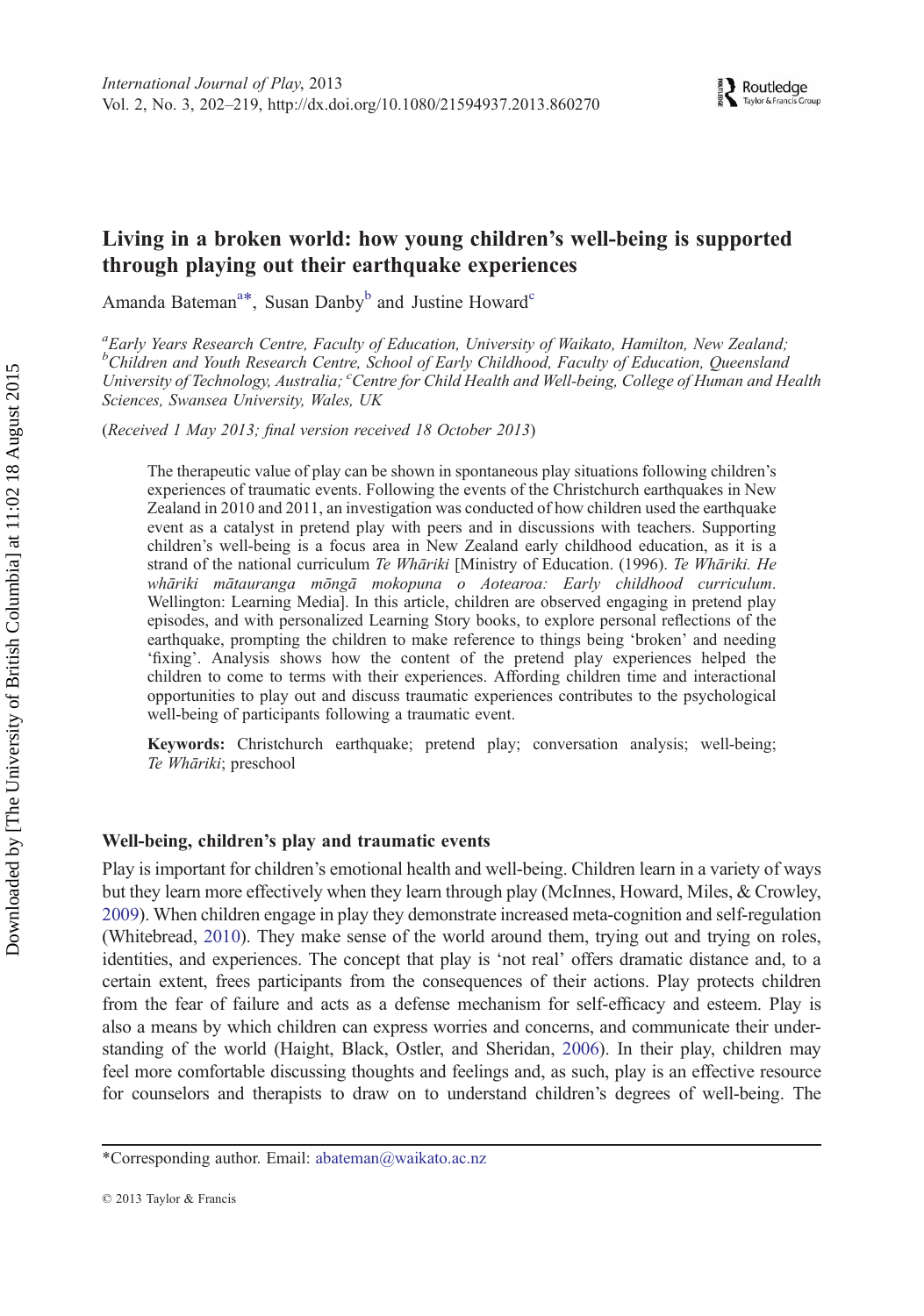inherent therapeutic potential of play, apart from therapy, manifests in spontaneous play situations also, particularly when children have experienced traumatic events (Webb, [2007\)](#page-19-0).

Children may re-enact stressful events directly in their pretend play. Particular themes may permeate their activities as they try to come to terms with their experiences. When painful or difficult feelings are not talked about, they can manifest as problematic behaviours or neuroses (Sunderland, [2006\)](#page-19-0). When children have opportunities to play and talk about challenging events, conflict and anxiety are less likely to be repressed and less likely to impact negatively on behaviour and development (Little, Little, & Gutierrez, [2009\)](#page-18-0). With caution, adults can observe children at play to learn about their thoughts and feelings. In addition, as play partners, adults can help children come to terms with difficult situations and act as role models, providing emotional cues as to how stressful events might be managed. Haight et al. ([2006\)](#page-18-0) have described how sensitive adult–child interaction and calm communication during play enhances resiliency and the successful resolution of trauma. Talking and storying about traumatic experiences serves multiple purposes. These opportunities allow children to express how they have understood an unfamiliar or distressing situation and to explore their feelings about it. Sensitive interaction with adults through this process means that children can receive acknowledgement that an event was extraordinary and be assured that the event need not undermine their sense of trust and confidence in the world around them.

Play is an important mechanism for children faced with adverse situations such as war, poverty, or abandonment (Fearn & Howard, [2011\)](#page-18-0). Play contributes to children's feelings of emotional well-being (Howard & McInnes, [2012](#page-18-0)). Talking about traumatic events facilitates clear and coherent remembering that, in turn, enables the process of forgetting to begin (McMahon, [2009\)](#page-18-0).

#### The emphasis on well-being in the New Zealand early childhood curriculum, Te Whāriki

The New Zealand early childhood curriculum, Te Whāriki, is world renowned for its holistic approach to young children's development (Waller, [2005](#page-19-0)). The framework is structured by weaving together principles that encompass five strands: Well-being, Belonging, Contribution, Communication, and Exploration. Guidance under the Well-being strand states that children should 'experience an environment where: their health is promoted; their emotional well-being is nurtured; they are kept safe from harm' (Ministry of Education, [1996](#page-18-0), p. 15). The curriculum document recognizes well-being as the child's right in order for them to develop secure relationships with people, places, and things.

The teachers' attention to supporting children's emotional well-being is evident in how they promote and support spontaneous play activities and record them in Learning Story books for children's later reflection. The materials and prompts used in play episodes can stimulate the recall of events and experiences, often to a greater extent than verbal questioning alone (Priestly, Roberts, & Pipe, [1999\)](#page-18-0). These materials and prompts need not necessarily be directly associated with events and experiences and might be metaphoric (Cirillo & Cryder, [1995;](#page-17-0) Schaefer & Drewe, [2011](#page-18-0)). Of importance is that the dramatic distance created via pretense enables information to be processed and organized in a safe context where the sense of self is protected.

Although children use their talk to communicate during free play, they also engage in talk with teachers when discussing learning episodes, which teachers then record in the child's Learning Story book. Sharing in dialogue about play events provides children with an opportunity to experience agency through engaging in talk about their personal experiences (Carr & Lee, [2012\)](#page-17-0). The promotion of children's agency is essential in the development of well-being in order to support their feelings of self-worth (Mashford-Scott & Church, [2011\)](#page-18-0). Through recall and reflection, children's talk about their play experiences affords the process of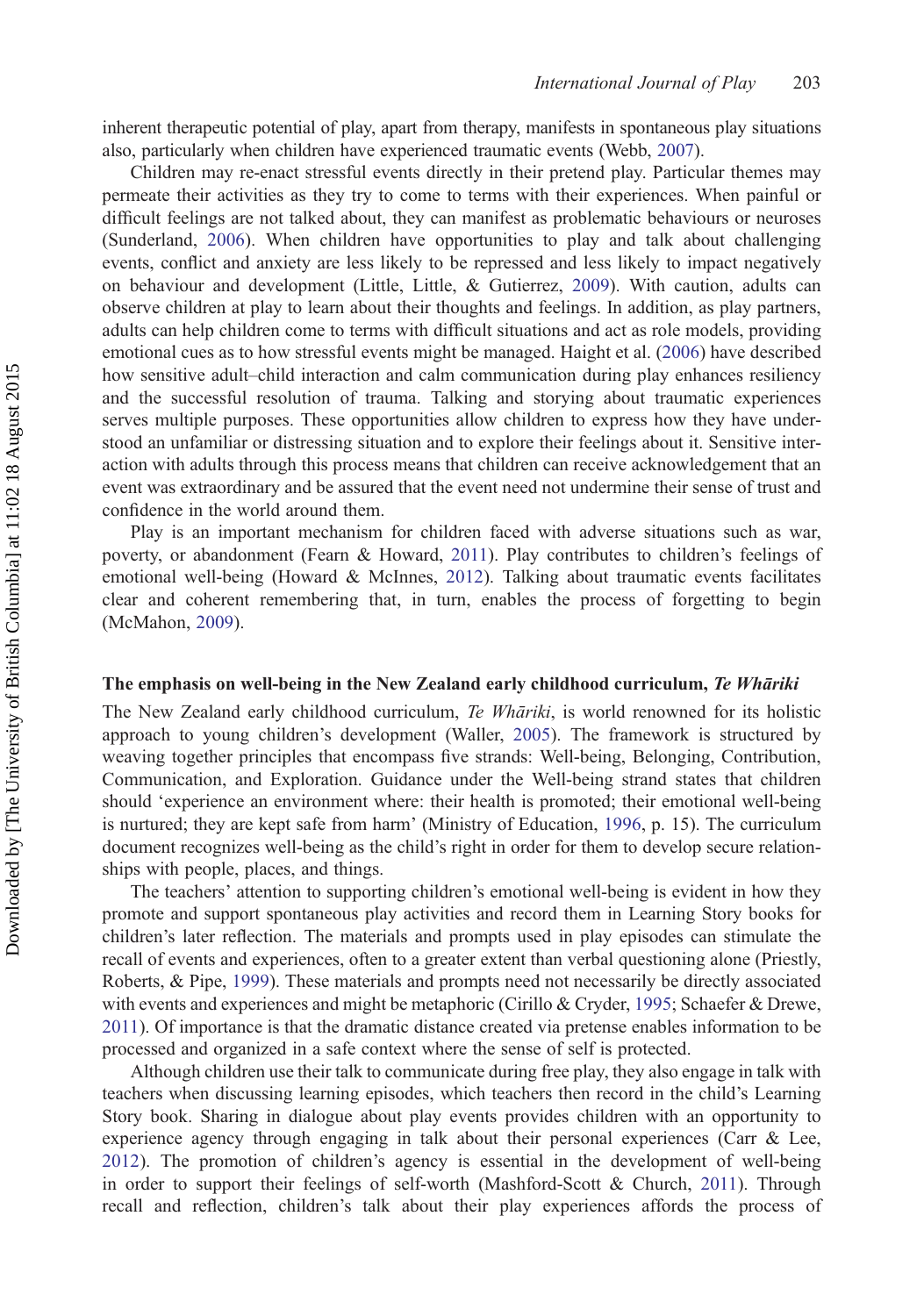meaning-making and understandings, about events to be shared with valued others such as friends and family members. Through narrative, whether in free play or during exchange with teachers about play, children's talking about their experiences is 'an achievement of social practice that lends stability to the child's social life' (Bruner, [1990,](#page-17-0) p. 68).

This article contributes to understanding how teachers promote children's well-being in everyday teaching practice following a natural disaster, as observed recently following the Christchurch earthquakes in New Zealand. At the same time, the teachers themselves were experiencing the same traumatic aftermath as the children in their classrooms. As shown here, children engaged in pretend play and talked about their experiences using Learning Story books as tools to support emotional well-being. Telling stories is a strategy often used by counselors and other professionals to support trauma recovery with children and young people (Ertl, Pfeiffer, Schauer, Elbert, & Neuner, [2012;](#page-18-0) Stokoe & Edwards, [2006](#page-19-0)). Within early-years settings, teachers are responsible for promoting young children's social and emotional health, particularly in times of traumatic events.

Much of the literature surrounding the value of play in relation to children's ability to cope with traumatic events is clinical, establishing the efficacy of a play-based approach to counseling or psychotherapy (Bratton & Ray, [2000](#page-17-0); Bratton, Ray, Rhine, & Jones, [2005\)](#page-17-0). Petriwskyj [\(2013](#page-18-0)) describes how re-enactment through play, along with talking and storying, were particularly powerful tools for increasing children's confidence and resiliency when recovering from trauma following natural disaster. In particular, with play as their tool for communication, children were able to reframe the traumatic event, rebuilding their confidence and security in an environment that had, through the disaster, become associated with instability and fear. Children can also re-enact specific traumatic events in their play so that they are able to gain control over any negative effects. Baggerly and Exum [\(2008](#page-17-0)) describe the play of a five-year-old boy with a toy dinosaur who had experienced Hurricane Katrina. During therapy sessions, the boy named the toy dinosaur 'the sea monster' and spun it in circles, repeatedly knocking down the doll family and furniture in the doll house. In a later session, he used the army men to kill the sea monster. This, they argue, demonstrates how the boy re-enacted his hurricane experience in order to gain mastery of the situation. Although focusing on effective clinical techniques for children following natural disaster, Baggerly and Exum [\(2008\)](#page-17-0) not only describe the effectiveness of combining cognitive behavioural therapy, family therapy, and play therapy, they also highlight the importance of children's day to day play experiences with friends, family members, and non-clinical professionals. Howard and McInnes [\(2012](#page-18-0)) demonstrate that event within a day to day educational context, when children engage in activities they perceive as play, they show heightened signs of emotional well being such as contentment, confidence and perseverance. In addition, the same study demonstrated that during play, children tried out far more purposeful problem solving skills compared to the skills they used in less playful situations; in less playful contexts, they more often repeated actions they knew to be incorrect. Whilst this study was focused on problem solving from a cognitive perspective, the same is true when children are dealing with problems at an emotional level. When engaged in play, children develop ideas as to how a problem might be resolved and test these out at their own pace and in their own way. Through their play, children are able to discern adaptive coping mechanisms from those that are maladaptive (Felix, Bond, & Shelby, [2006](#page-18-0)).

#### The Christchurch earthquake

On 4 September 2010, the first of two significant earthquakes hit Christchurch, New Zealand. The first earthquake measured 7.1 in magnitude, occurring during the night with no deaths recorded. The second of the large earthquakes involved a 6.3 magnitude that struck on 22 February 2011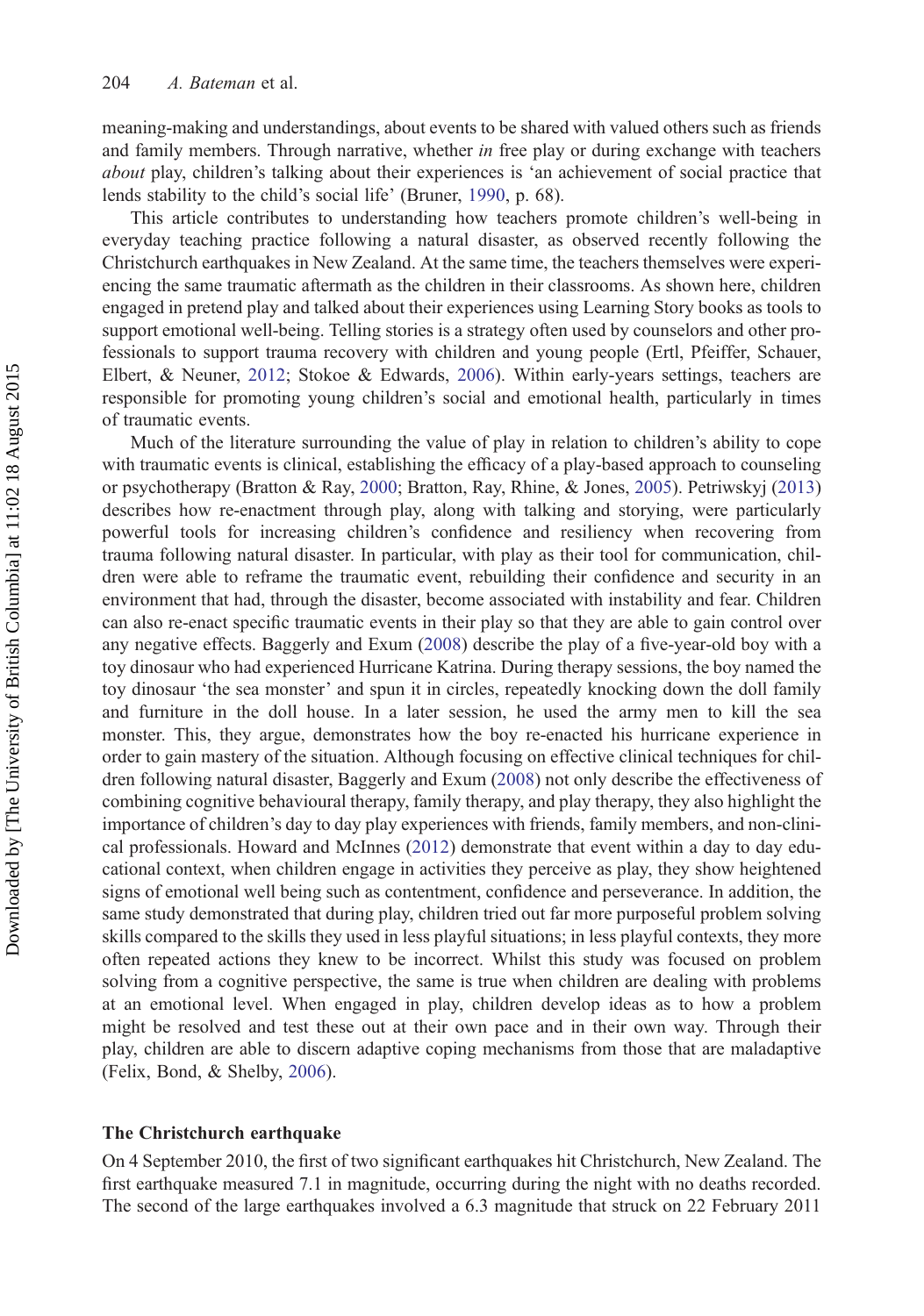during the daytime; the second earthquake resulted in the death of 185 people (police.gov, NZ Police [2012](#page-18-0)). As the February earthquake struck in the daytime, when it occurred many people were at work and their children at school or preschool, heightening anxiety amongst families as to the state and whereabouts of their loved ones. This was the case at the New Brighton Community Preschool and Nursery in Christchurch; its location was severely affected by the earthquake and many family members were working in the city centre at the time. All parents and children of the New Brighton Preschool were reunited at the end of the day. Following a structural inspection, the preschool reopened shortly after the earthquake event. Many post-earthquake events such as loss of water, aftershocks, and road closures had occurred and were still occurring during the study. The teachers made a conscious decision to support communication and play involving earthquakes, in order to support children to come to terms with their experiences. The teachers are not counselors or psychologists, and they did not engage in clinical therapeutic sessions with the children. They did, however, make themselves available to talk with the children, support them through their play experiences, and let them share their experiences of the traumatic events of the earthquakes.

The following story was written by the New Brighton Community Preschool and Nursery teachers and distributed to the families following the February earthquake; it offers insight into the events of the earthquake from the perspective of teachers who experienced it:

Our Earthquake story …

On February  $22<sup>nd</sup>$  lives were changed and will struggle to be the same again. Christchurch came to a stand still as the whole world watched in shock. Buildings were brought down, and searched by hand and machine … the list [of victims] grew longer.

On this day the world became one, joining hands with us, bringing love and hope as we stick together to rebuild this city, our city, the city of Christchurch, Aotearoa …

Just before 1pm on the day of the magnitude 6.3 earthquake the teachers and children at the centre were going about their daily routines and play. Preschool kai time [meal] had come to an end and many of the children were playing outside. The nursery was quiet and calm too; most of the children were sleeping in the sleep room.

We heard a long, low rumble and the building started to shake. It did not take us long to realize this was not just another aftershock but something bigger. The teachers in the preschool playground gathered the children onto the grassy area (many of the children were here already, playing a game, which made this task much easier!) Teachers worked together to form a safe circle around the group of children, calling it the 'Ring-a-ring-a-rosy hug'. Children in the preschool indoor environment were told to get under the tables. The teachers got under the tables too, around the outside with the children in the middle. The teachers in the nursery reached for the toddlers and stayed down on the floor where it was safe.

The shaking and rocking subsided. Those people inside were instructed to exit the building and meet the rest of the whanau on the grass. We quickly realized that the sleep room door had jammed. Thanks to some quick thinking and MacGyver-like actions, some teachers got the door open. Some children in the sleep room were crying but as soon as a teacher appeared and said, 'Hi everyone, I'm here,' the crying stopped and was replaced with broad smiles. We worked together to get these children outside to be reunited with their friends.

More quick thinking and action meant that in no time at all we had a collection of beanbags, pillows and blankets to make a lovely calm and comfortable outdoor lounge. Food and water was shared out and we had a make-shift picnic, complete with lots of singing and story telling! One-by-one our parents arrived to pick up their children …

To the children present at preschool on that day, you did yourselves and your parents very proud. You were all so brave and trusting that we could make this situation work.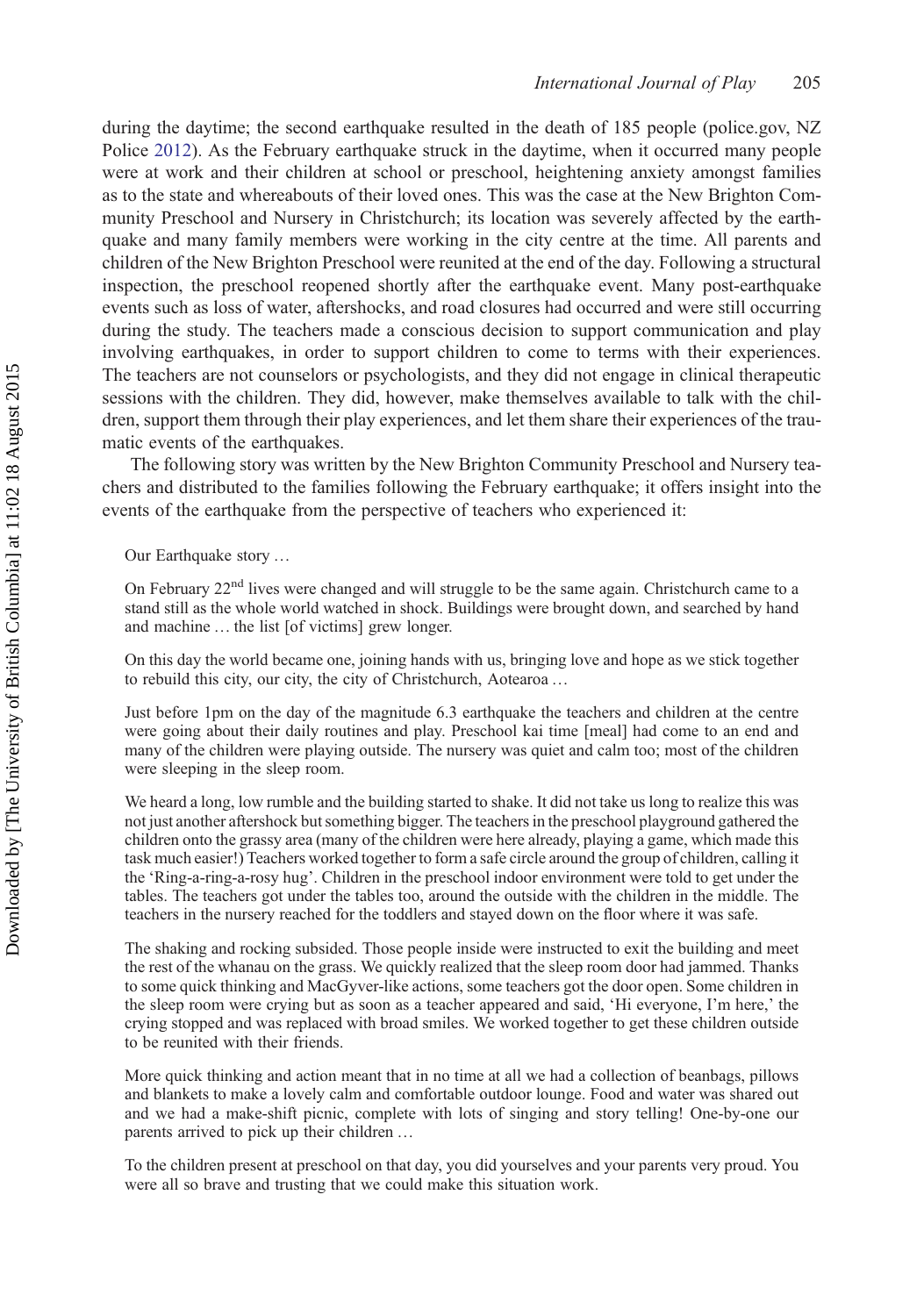To the parents who walked through the gates wondering what on earth they would meet, we saw your pain and then your relief. We knew we had your greatest treasures in our care and worked to ensure your treasures were kept safe and sound.

To the teachers there on the day, you all made this work and ensured all with us were ok to say the least.

New Brighton Community Preschool and Nursery, long will you remain a key and important part of our community. This is due to the foundation the centre is built upon, that is the people, the people, the people.

Supporting children to talk about their experiences is a central concern of early childhood curricula (Ministry of Education, [1996\)](#page-18-0). There are few documented examples, however, showing how teachers sensitively engage in conversations, after children have experienced traumatic events. As Bateman, Danby, and Howard ([2013\)](#page-17-0) discuss, communicating about ongoing everyday events following a disaster helps children come to terms with, and make sense of, their situations. Encouraging children to talk about their everyday experiences helps them to communicate their feelings and beliefs and to develop strategies for building relationships with others. When traumatic events are being talked about, these interactions place even greater emphasis on adults to support the children in sensitive ways. These communications support young children as members of their local communities, helping them realize that they are not alone in being affected by the disaster. This sense of belonging strengthens the children's sense of well-being, important for building positive identities as individuals and as members of society.

#### The method

#### Investigating everyday interactions

Investigating the interactions of children and teachers moment by moment in everyday early childhood settings builds understandings of how children and teachers attend to the daily activities of the setting, and the strategies they employ to make sense of what they are doing and how they engage with others around them. Using ethnomethodological (Garfinkel, [1967\)](#page-18-0) and conversation analysis (Sacks, [1995](#page-18-0)) approaches, analysis can examine the joint interactions of participants as they produce social action and collaboratively construct together shared meanings of events. A particular analytic focus is on the sequential development of interactions (Sacks, Schegloff, & Jefferson, [1974\)](#page-18-0), where attention is given to how participants orient to what the speaker has just said and then contribute further to the talk. Known as adjacency pairs, where the first utterance sets up the second utterance, these turns work to build intersubjectivity, as participants work to build and maintain shared meanings and shared social orders (Danby & Baker, [2000;](#page-17-0) Heritage, [1984](#page-18-0)). In this article, analysis shows how the children and teachers oriented themselves to talk about the earthquakes through their play and reflective talk, providing interactive spaces to build and share meanings of the event. For the sake of readers who are not linguists, the talk is shown without formal linguistic notation. The analysis shows how the teachers engaged in the strategy of using recipient design, listening for how the children wanted to be heard and designing their subsequent turns accordingly (Danby, Baker, & Emmison, [2005;](#page-18-0) Sacks, [1995](#page-18-0)).

The New Brighton Community Preschool and Nursery is physically located on the outskirts of Christchurch city centre on the East coast of the South Island of New Zealand. As with most earlychildhood centres in New Zealand, the outdoor area is used as a play space, where a considerable amount of time is spent during everyday activity. The outside area has structured play equipment including a large fort, a bridge over a concrete slope, a large grassy area, a large sunken sandpit,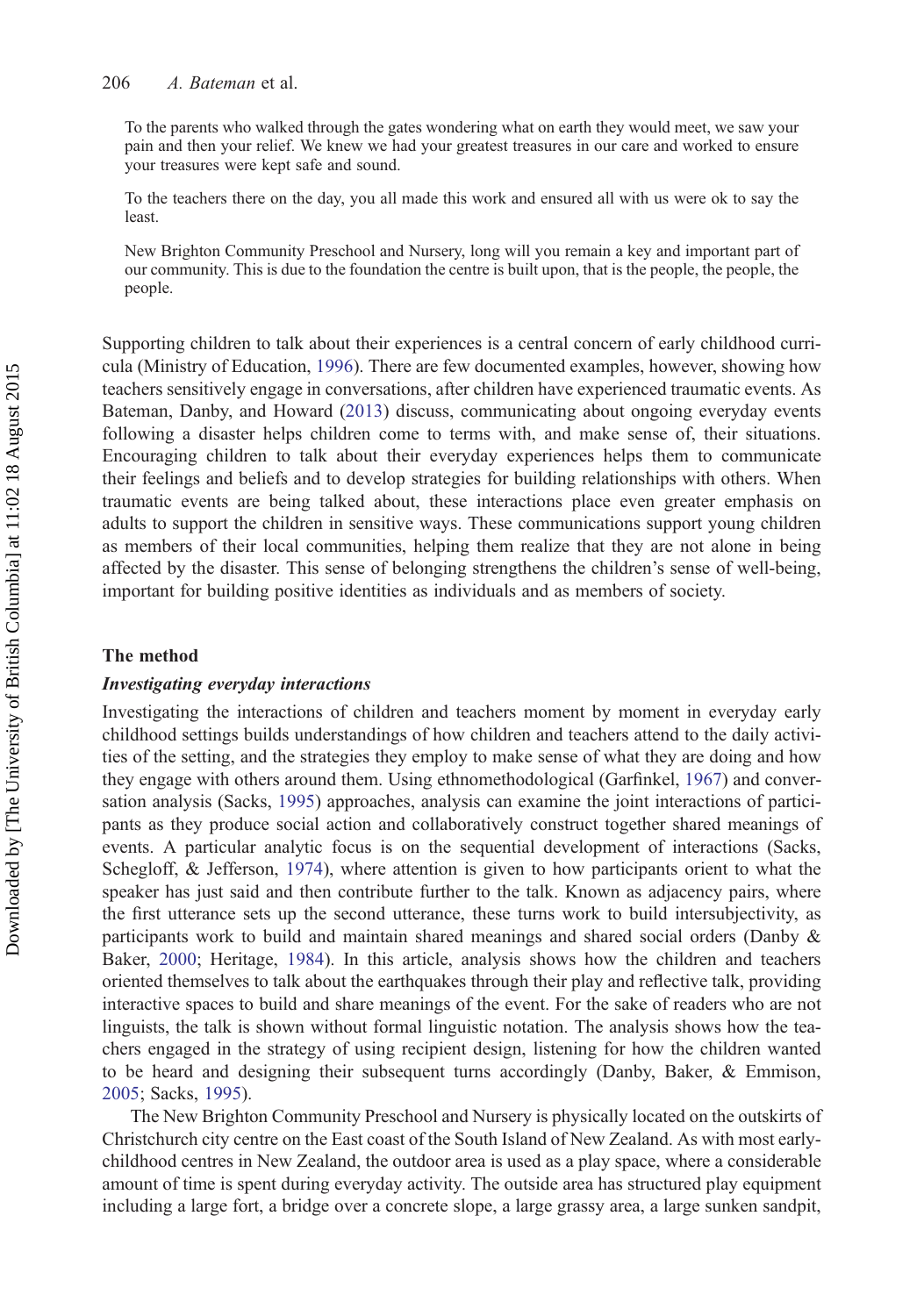and decking with a roofed conservatory room. This setting affords opportunities for free play as well as more structured play activity.

At the time of the project, there were an approximately equal number of girls and boys attending, ranging from birth to school age; the children attending were from a range of backgrounds including Māori and white New Zealanders.

#### Data collection

The study was initiated to investigate the ways in which teachers and children engaged in everyday teaching and learning following the Christchurch earthquake. Ethical consent was gained from the lead researcher's academic institution, as well as all teachers at the preschool, all families who had children attending the preschool and all children present at the preschool. Consent to participate in the project was secured from 8 teachers and 52 children. The preschool-aged children and toddlers took turns to wear a wireless Bluetooth microphone and to be video recorded during their everyday activities. Eight hours and twenty-one minutes of video footage was collected over the period of one week from Monday 14 November to Friday 18 November 2011. Talk about the earthquake and the associated continuing disruptions, as well as pretend play involving safety jackets and traffic cones, were evident throughout the data even though the footage was collected nine months after the fatal earthquake event.

Planning and organization of this research, following an unpredicted earthquake, necessitated the nine-month delay before data could be gathered. A team needed to be assembled; the lead researcher approached two co-researchers with relevant expertise. Cooperation of a preschool team, who were in a relevant location to be involved in the research, was sought. Ethical issues arose, given the goal of investigating post-disaster human behaviour. Ethical matters were complicated by the almost overwhelming presence of journalists and researchers who swarmed to post-disaster sites, often creating unintentional barriers due to the 'little consideration for the ethical boundaries surrounding highly sensitive post-disaster issues [resulting in] ongoing trauma and waning tolerance for outsiders' (Parkes, [2011](#page-18-0), p. 31). Once an interested preschool was found, the process of achieving ethical consent for the project from the lead researcher's university ethics committee, the preschool teachers, families, and children was undertaken. All these issues contributed to the research being initiated some time following the earthquake; nevertheless, this process was essential for establishing a sound and ethical research design, where ethical considerations were paramount.

#### Earthquake talk in teacher–child discourse

In this section, we present two extracts that show two children, Cayden (Extract 1) and Baxter (Extract 2), talking about their earthquake experiences using their Learning Story books, part of the school's curricula, to support their telling. Both Cayden and Baxter were four-year-old white New Zealand children; they were almost ready for transition to primary school and had been friends for some time during their attendance at New Brighten Community Preschool and Nursery. In Extract 1, Cayden talks about his experiences of the earthquake and, towards the end of his story, enters into playful talk about the earthquake with Baxter. In Extract 2, Baxter talks about his experiences involving significant others, as documented in his Learning Story book. Both extracts show how children made sense of elements from the earthquake by recounting their shared experiences and normalizing aspects of what happened, through their descriptions and assessments of the effects of the earthquake. The children oriented to their environment as one that was broken and fixed, revealing the connection between their documented experiences here (Extracts 1 and 2) and their play activities in the play episodes that follow (Extracts 3–5).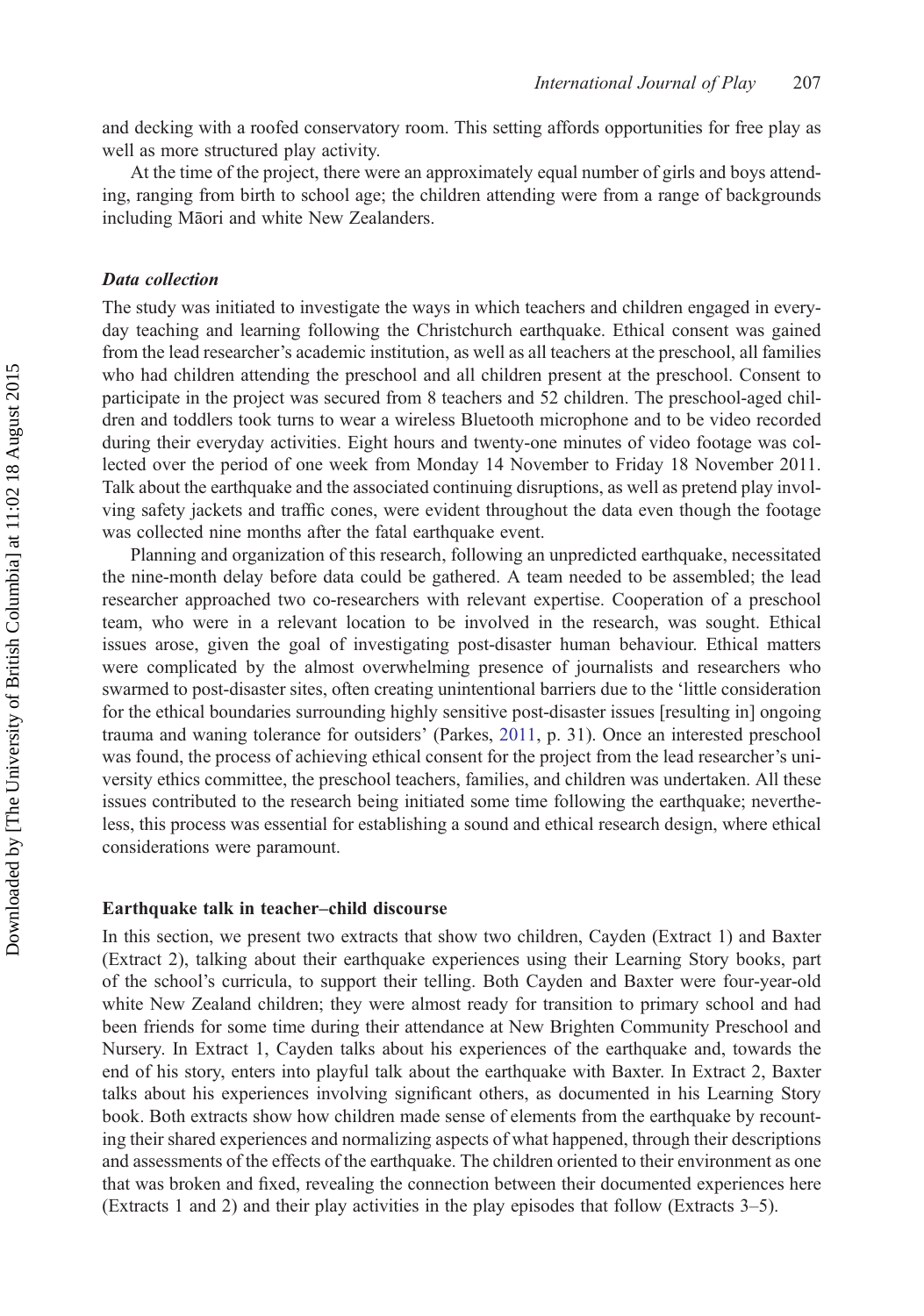# Extract 1: Cayden

Cayden approached the researcher and asked if he could show her his book. The researcher agreed and Cayden placed his book on the table and opened it on a page about the earthquake. Cayden held the clip-on microphone close to his mouth and began speaking into it whilst pointing, with his other hand, to the picture in his book.

| 01       | Researcher | okay                                             |
|----------|------------|--------------------------------------------------|
| 02       | Cayden:    | the the earthquake breaked the stuff so we       |
| 03       |            | so we didn't go there (pause) coz                |
| 04       |            | there was there was lots of holes (pause) and    |
| 05       |            | and er(turns 2 pages)oopsy(looks at              |
| 06       |            | Baxter and turns 1 page back) coz the            |
| 07       |            | earthquake was strong (pause) and and            |
| 08       | Baxter:    | and it broke our fence(laughs andleans towards   |
| 09       |            | Cayden and makes eye contact)                    |
| 10       | Cayden:    | and it broked the preschools fence(looks at      |
| 11       |            | his book)                                        |
| 12       | Baxter:    | and that was and they was say that was the       |
| 13       |            | earthquake was a poopoo                          |
| 14       |            | (long pause)                                     |
| 15       | Cayden:    | (smiles and looks at researcher, then to         |
| 16       |            | Baxter and then at his book) coz the             |
| 17       |            | earthquakes strong but we don't know what        |
| 18       |            | happened                                         |
| 19       | Baxter:    | say so so say now the earthquake was             |
| 20       |            | a poopoo okay(leaning across the table           |
| 21       |            | towards Cayden)                                  |
| 22       | Cayden:    | coz the earthquake (pause) is re:allytough       |
| 23       |            | (Baxter leans in, Cayden makes very brief        |
|          |            | contact with him and looks down at his book)     |
| 24<br>25 |            |                                                  |
|          | Baxter:    | say that the earthquake is a poopoo              |
| 26       | Cayden:    | <i>(cough)</i> the earthqake is really strong    |
| 27       | Baxter:    | no the earthquake is a poopoo                    |
| 28       |            | <i>(long pause)</i>                              |
| 29       | Cayden:    | I didn't write that in my book ((leans           |
| 30       |            | towards Baxter))                                 |
| 31       | Baxter:    | okay say it (pause) and then it might get in     |
| 32       |            | vour book                                        |
| 33       | Cayden:    | the earthquake is a really reallyreally          |
| 34       |            | tough                                            |
| 35       | Baxter:    | and the earthquake is a poo (laughs)             |
| 36       | Cayden:    | the earthquake is really stro:ng                 |
| 37       | Baxter:    | and it's a                                       |
| 38       |            | poopoo                                           |
| 39       | Cayden:    | don't go in don't go near the glass or uh        |
| 40       |            | hurt you                                         |
| 41       |            | (Baxter leaves the table and talks to the        |
| 42       |            | researcher. Cayden waits until Baxter leaves the |
| 43       |            | researcher and then continues with his story)    |
| 44       | Cayden:    | and the earthquake (pause) iisis                 |
| 45       |            | not really nice (pause) but (pause) itis         |
| 46       |            | really strong(pause) but it break                |
| 47       |            | everything of the preschool (pause) the some     |
| 48       |            | of it is broken(pause) so we needed the          |
| 49       |            | wor um eh a different world (long pause) and the |
| 50       |            | earthquake come all the preschools houses        |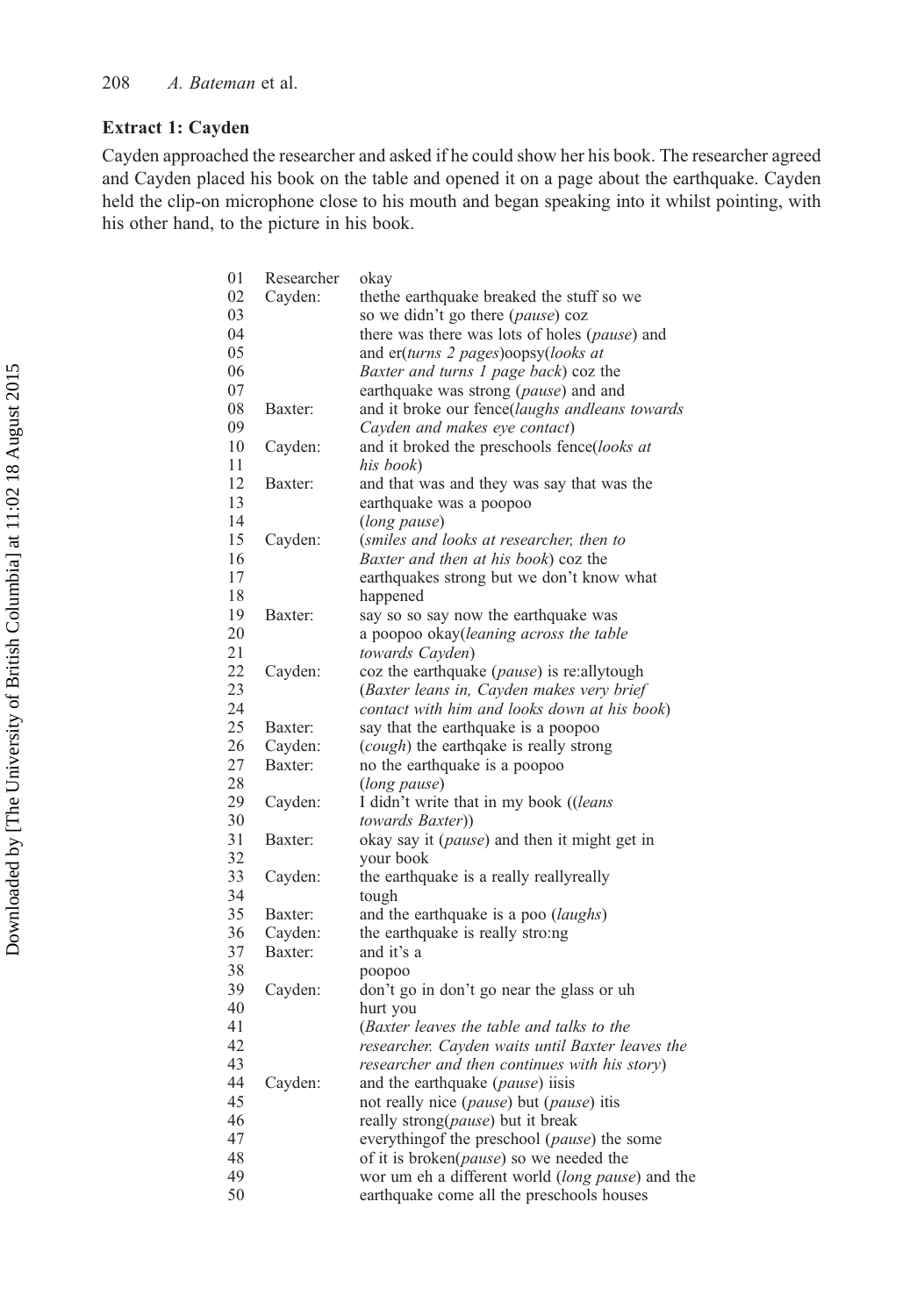| 51 | <i>(pause)</i> and the earthquake was really strong   |
|----|-------------------------------------------------------|
| 52 | (pause) but <i>(pause)</i> you live somewhere else if |
| 53 | the earthquake happens <i>(pause)</i> that's it       |
| 54 | $((\textit{looks at researcher and smiles}))$         |

Cayden began talking about the events in his book by immediately referring to the earthquake and how it broke things (line 01) and how there were lots of holes (line 04). He continued to make further references to the earthquake breaking things throughout his entire telling. His reference to 'we didn't go there' (line 03) is made relevant later in the transcript (lines 49, 52–53) when reference is made to the many families, including Cayden's, having to move to another location, while their houses were assessed and possibly repaired following the earthquake damage. Cayden's introduction of the earthquake as a topic showed how these events are significant to him, despite happening nine months earlier. He chose to talk about this and not other topics (Enfield, [2013](#page-18-0)).

When Baxter joined in with Cayden's storytelling (line 08), Cayden initially accepted Baxter's contribution to the story as he reiterated what Baxter said about the preschool's fence (line 10). Baxter then instructed Cayden to say that the earthquake 'was a poo-poo' (line 13). As Danby and Baker [\(1998](#page-17-0)) show, young boys use scatological language such as 'poo-poo' to assert declarations of power over an event. Used here, Baxter's scatological language worked to counteract the effects of the earthquake. Cayden took some time to respond, perhaps aware the researcher was listening as he looked at her, and then smiled, indicating that Baxter's scatological formulation of the earthquake was received positively. However, Baxter continued quite insistently throughout the episode to refer to the earthquake as 'poo' or 'poo-poo'. This could also indicate that Baxter found the experience of talking seriously about the earthquake uncomfortable and attempted to manage this by interacting playfully in order to reframe the negative experience (Baggerly and Exum, [2008](#page-17-0)). Baxter's need to increase the playfulness in this episode could also have arisen because the story did not belong to him. As he was a listener and not in control of events he may have attempted to manage this by adding playfulness and humor, acting as a distraction from the traumatic event and/or restoring feelings of wellbeing (Berg, Parr, Bradley, & Berry, [2009\)](#page-17-0). This position is supported when we consider Baxter's own factual recall of events with no inclusion of humor below (Extract 2).

Despite Baxter's persisting attempts to have Cayden say that the earthquake was a 'poopoo' (lines 20, 25, 27, 35, and 38), Cayden continued to reiterate that the earthquake was 'strong' (lines 17), 'really strong' (lines 26 and 36), 'tough' (line 22), and 'really really really tough' (lines 33–34), placing additional emphasis on these words (Walker, [2013](#page-19-0)). The more that Baxter insisted that Cayden call the earthquake a 'poopoo', the more Cayden's descriptions recognized the power and force of the earthquake. Cayden ignored Baxter's comments and followed his own agenda as he went on to give a justification for his action and explained that he 'didn't write that in my book' (line 29). His rationale oriented to a rule about Learning Story books: if something is not explicitly written in the book, then you cannot say that it is. On hearing this, Baxter aligned with this rule when he suggested that Cayden should 'say it' so that this idea legitimately could be written in his book (lines 31–32). The topic of how to describe the earthquake was brought to closure when Cayden introduced a new topic, a rule that people must avoid glass as it can be harmful (lines 39–40). Following this, Baxter left, and Cayden went on to tell more about the earthquake events that were documented in his book, making explicit reference to remembering the earthquake as being very destructive (lines 44–53).

Shown in this episode is the value of children being able to reflect upon, and talk about, their experiences, identifying the seriousness that children bring to authoring stories based on their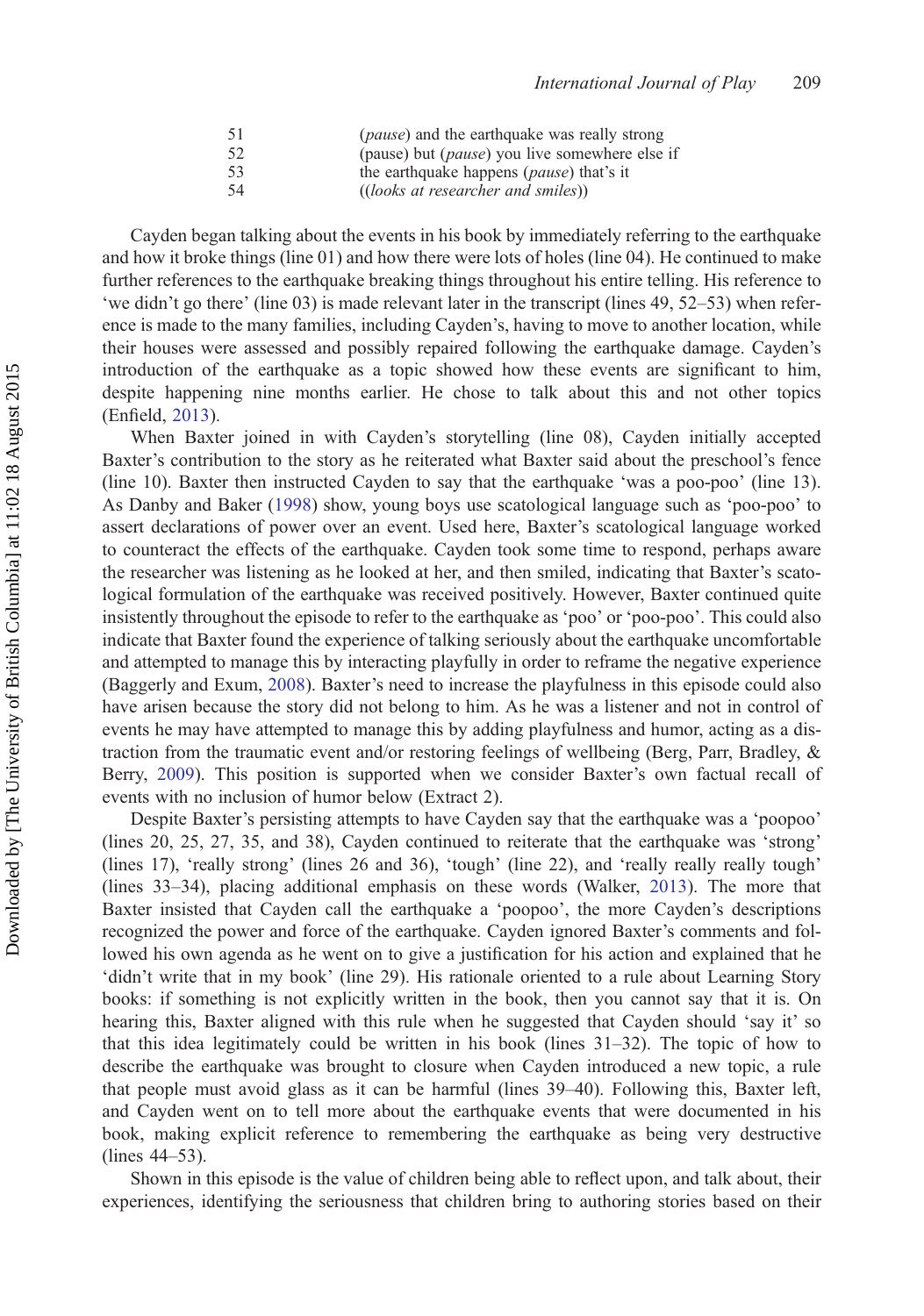experiences and events. Both boys' persistence to pursue their own descriptions of the earthquake shows that each made meaning of the event in their own way. Being able to share these meanings through the Learning Story books shows the value of such classroom resources, and how opportunities to talk with friends helps with the process of shared meaning-making. Providing contexts for such talk is a way that teachers can plan for opportunities for children to engage with other members to support emotional well-being (Ministry of Education, [1996\)](#page-18-0).

# Extract 2: Baxter

In this episode, Baxter showed the researcher his Learning Story book and started talking about events depicted within it. The researcher did not say anything as Baxter turned the pages of the book, selecting events to talk about.

| 01 | BAX: | so these two truckshere(points to                              |
|----|------|----------------------------------------------------------------|
| 02 |      | <i>page</i> ) they brokecoz coz w coz w coz thather            |
| 03 |      | some of them got broken coz coz from the                       |
| 04 |      | earthquake s soum w we got some new trucks and                 |
| 05 |      | steelloaders and <i>(pause)</i> th we still gotthese           |
| 06 |      | ( <i>pause</i> ) rollers ( <i>points topicture</i> ) and and   |
| 07 |      | then we h went to (turns page) have a lookand                  |
| 08 |      | and we sawthis ( <i>points to picture and moves</i>            |
| 09 |      | <i>fingerin a circular motion</i> ) big big digger and         |
| 10 |      | (pause) then one day (turns page) from the                     |
| 11 |      | earthquake we we me and Corbin and mymum and my                |
| 12 |      | friend Sandra and Pete and (pause) hisother friend             |
| 13 |      | comed around andhad a look but we hada first                   |
| 14 |      | lookso we so we um we did itall in                             |
| 15 |      | here( <i>points to picture</i> ) with ( <i>pause</i> ) with my |
| 16 |      | friend Corbin with somvivasurvivaljackets from                 |
| 17 |      | my hou some from from actually Sandra bought it                |
| 18 |      | that day(turns page) sothen (pause) Corbin                     |
| 19 |      | didn't want it so I so he tookit off sothen um                 |
| 20 |      | they were maked a new fence( <i>pause</i> )( <i>looks at</i> ) |
| 21 |      | researcher and then out of thewindow and points                |
| 22 |      | towards the window) of overthere and (pause) so                |
| 23 |      | that's <i>(pointsto picture)</i> the same fence as that        |
| 24 |      | one( <i>points towards thewindow</i> ) and thenthis            |
| 25 |      | fence ( <i>points to picture</i> )brokedfr/from the            |
| 26 |      | earthquake s so then we hadgot this one and                    |
| 27 |      | that's the kia* teacherLeane and there's me and my             |
| 28 |      | friendMataioand my friend Kiro and my friend                   |
| 29 |      | Oliviaand my friend Lucy and my friend Lukeand                 |
| 30 |      | my friend u a amber and my friend Daniel so                    |
| 31 |      | and so then(continues talking about events                     |
| 32 |      | documented in his book)                                        |
|    |      | <i>*Kai</i> is the Māori word for food                         |

Baxter began telling about the events documented in his Learning Story book by referring to the pictures to prompt his talk and using photographs for 'setting up visual cues for remembering after the event' (Carr & Lee, [2012](#page-17-0), p. 36). He pointed to specific photographs (e.g. lines 01, 06, 08–09) to direct the researcher's attention and chose to talk about only some photographs, making his reference as 'a matter of selection' (Enfield, [2013,](#page-18-0) p. 433). In introducing the topic, there were many instances of pauses as he broke off what he was saying (lines 1–6) and repeated words (e.g. 'coz' in lines  $2-3$ ); this feature of talk is found to be one of the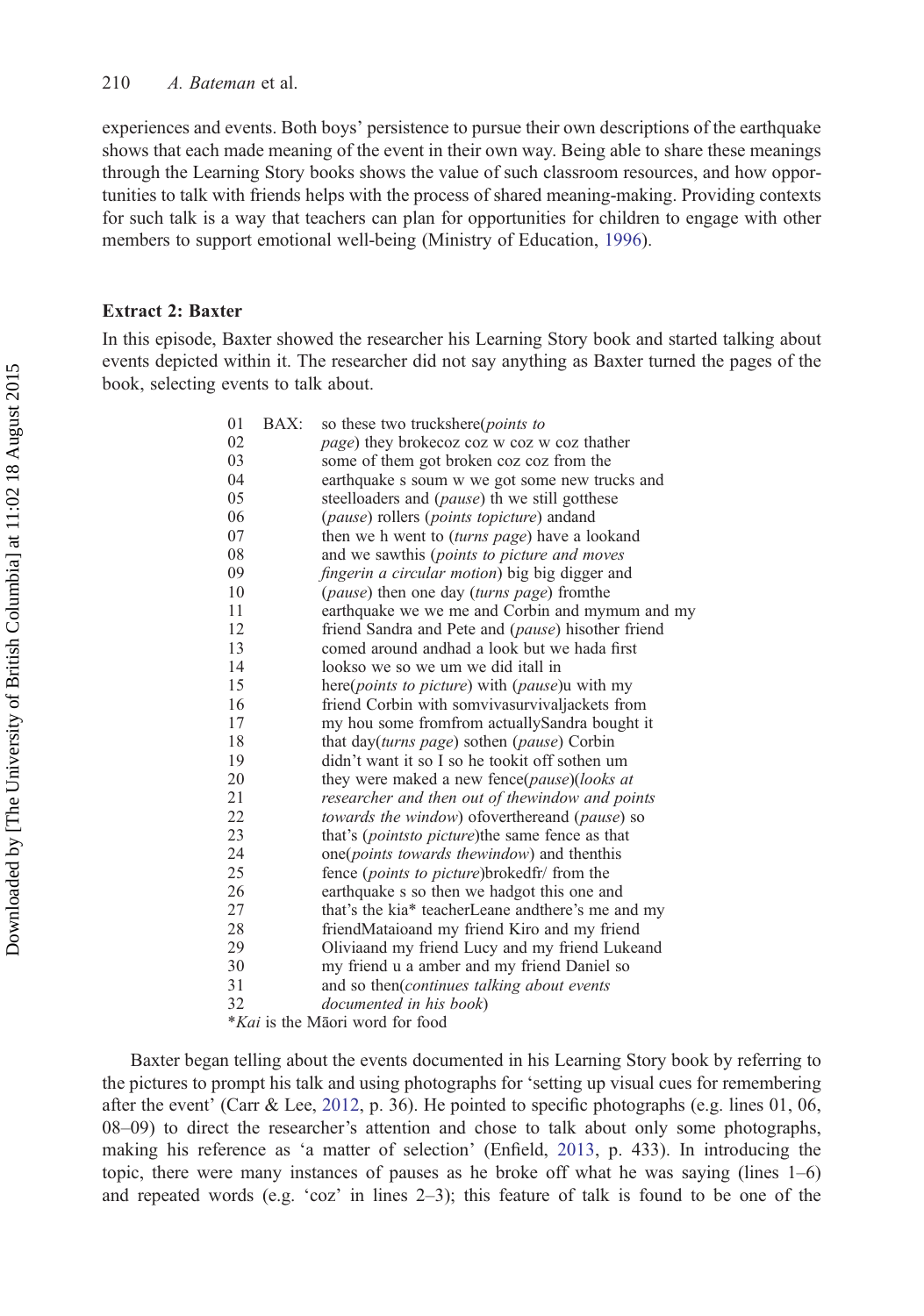conversational strategies used when telling difficult news (Silverman & Peräkylä, [1990\)](#page-19-0). Within these initial turns of talk, Baxter placed emphasis on the words 'broke' (line 02) and 'earthquake' (line 04), which drew attention to the importance of these words for the teller (Walker, [2013](#page-19-0)). In introducing the topic, Baxter produced his agency through the choices he made in relation to what he talked about, and what he did not talk about, in his book.

As his telling continued (lines 11–12), Baxter used the word 'we' twice and self-repaired by naming who the people were (Corbin, his mum, and three friends). The use of the word 'we' ties together people as members of a specific group (Butler, [2008](#page-17-0)), where those members are affiliated through friendships (Bateman, [2012b](#page-17-0)). In this instance, Baxter demonstrated his preference for using names of people rather than using the collective 'we'. Naming participants can be explained as an interactional resource designed to inform the recipient (the researcher) who may not be aware of who the collective 'we' include (Pomerantz & Heritage, [2013\)](#page-18-0). This strategy demonstrates Baxter's social competence in relaying information about an event to a less knowledgeable audience, the researcher. His recall of events through reference to himself and friends who were involved in the incident revealed the referenced people as members of a group who have experienced the earthquake events (Bateman, Danby, & Howard, [2013\)](#page-17-0). Through identifying himself as a member of a group affected by the earthquake, Baxter asserted himself as having reciprocal relationships with people who have experienced the same event (Ministry of Education, [1996](#page-18-0)); recognition of not being alone in experiencing this event, but one of a group, actively develops a sense of well-being, where recollections of the event are shared. His recall of events showed the common themes of things being broken from the earthquake, and the presence of family and friends during that time. These entwined themes were ones that Baxter returned to many times during the course of the week the researcher spent with the children. What Baxter chose to continue to talk about remained important at the time of this telling, which was nine months after the event; the tellings involved him in continuing to share his experiences with his peers, teachers and others who listened, such as the visiting researcher.

# Pretend play about broken things and fixing things

In Extracts 1 and 2, we observed how Cayden and Baxter talked about their earthquake experiences when looking through their Learning Story books, making explicit reference to things being broken and needing fixing. In this section, we discuss three episodes of children's play that show how the children made links to things being broken and needing fixing in their everyday pretend play. The children themselves oriented to the earthquake in their play, through the explicit reference to the words 'broken' and 'fixing', demonstrating that these were significant activities to them at this time, in this place, nine months after the earthquake. That such activities were continuing to take place so many months later shows the extent to which they were important for the children as a topic for building play activities.

### Extract 3: Coz it's broken

This episode involved Ben, a three-year-old white New Zealand child, and four-year-old Cayden, introduced in Extract 1. The outdoor area afforded the opportunity for children of different ages to play together, encouraging a wide diversity of play partners for the attending children. The play began with Ben who ascended the climbing wall to approach Cayden who was playing on the upper level of the climbing frame.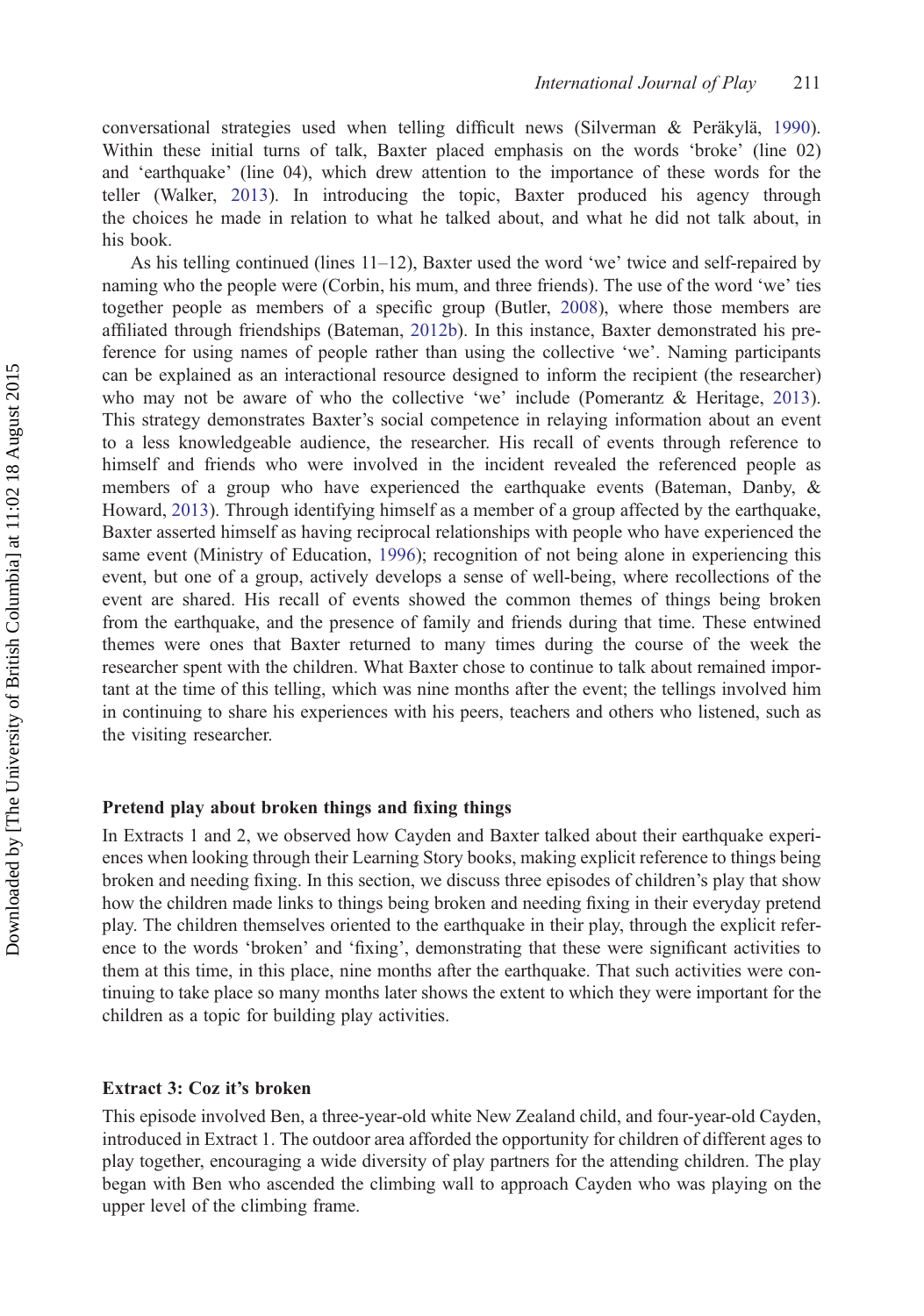| 01             | Ben:    | stop (pause) come on lets go and see Cayden             |
|----------------|---------|---------------------------------------------------------|
| 0 <sub>2</sub> |         | (spoken in a robotic voice)                             |
| 03             | 2:no    |                                                         |
| 04             | Ben:    | you look after mine while I see (pause) seeCayden       |
| 05             |         | (approaches the climbing frame)                         |
| 06             |         | (long pause)                                            |
| 07             | Cayden: | hey why wouldsomebody knocked this building             |
| 08             |         | brick down                                              |
| 09             |         | Teacher: alright (pause) Kapai                          |
| 10             | Ben:    | (approaches the climbing frame and starts               |
| 11             |         | climbing up the wall towards Cayden))                   |
| 12             | Cayden: | setting the building up now(pause)                      |
| 13             |         | get down (uses arms and legs to block the               |
| 14             |         | entrance and then kicks his leg out towards Ben)        |
| 15             | Ben:    | (stays where he is)                                     |
| 16             | Cayden: | ((moves away from the entrance and brings back          |
| 17             |         | <i>traffic cones. Places one cone in front of Ben))</i> |
| 18             | Ben:    | $(moves up the climbing wall slightly))$                |
| 19             | Cayden: | urgh((pushes Ben's shoulder))                           |
| 20             | Ben:    | (stays where he is)                                     |
| 21             | Cayden: | what you doinup here                                    |
| 22             | Ben:    | (undetermined utterance)                                |
| 23             |         | (Ben remains on the climbing wall whilst Cayden)        |
| 24             |         | fetches more cones and lines them up in front of        |
| 25             |         | him))                                                   |
| 26             | Ben:    | why are you tryinto not let me in                       |
| 27             | Cayden: | um coz it's broken(leans towards Ben with his           |
| 28             |         | hands on is knees))                                     |
| 29             |         | <i>(long pause)</i>                                     |
| 30             | Ben:    | well I'm a worker                                       |
| 31             |         | <i>(long pause)</i>                                     |
| 32             | Cayden: | alright(kicks the cones out of the entrance             |
| 33             |         | and laughs)                                             |
| 34             | Ben:    | (laughs and enters the top level of the                 |
| 35             |         | climbing frame)                                         |

This episode started when Ben suggested that he and his friends see Cayden by using a collective word 'lets' (line 01) to establish a cohort (Butler, [2008](#page-17-0)). However, none of his friends wanted to join him so he went alone towards the climbing frame, where Cayden was standing at the top. Ben immediately began engaging in pretend play by referring to the climbing frame as a knocked down building (line 07). Here, Cayden's pretend play is done by reference to broken buildings, a common occurrence in his current post-earthquake environment, where there is much rebuilding and cordoning off of buildings with the use of traffic cones.

When Cayden saw Ben approaching, he indicated that he was not yet ready for Ben as he had not yet set up the building. Cayden explicitly told Ben to get down as he used his arms and legs to block the entry, maximizing a joint understanding (Bateman, [2012a\)](#page-17-0). He then further blocked the entrance, this time by using traffic cones. However, as Ben continued to move forward slightly, Cayden pushed him and asked him what he was doing up there (lines 19–20). It is not possible to hear what Ben said next, but he remained on the climbing frame. The outcome was that Ben was excluded through the use of rules made up by Cayden (that the building is not ready for public access) and by the social rules evident in the children's everyday lives (Cromdal, [2001\)](#page-17-0), and the use of traffic cones that blocked the disrupted and broken areas.

Cayden's use of the rules of his immediate cultural context worked to legitimately exclude Ben, which Ben recognized. When Ben asked Cayden why he was being excluded (line 26), Cayden reiterated his use of the cultural context to justify the exclusion by telling Ben that 'it's broken',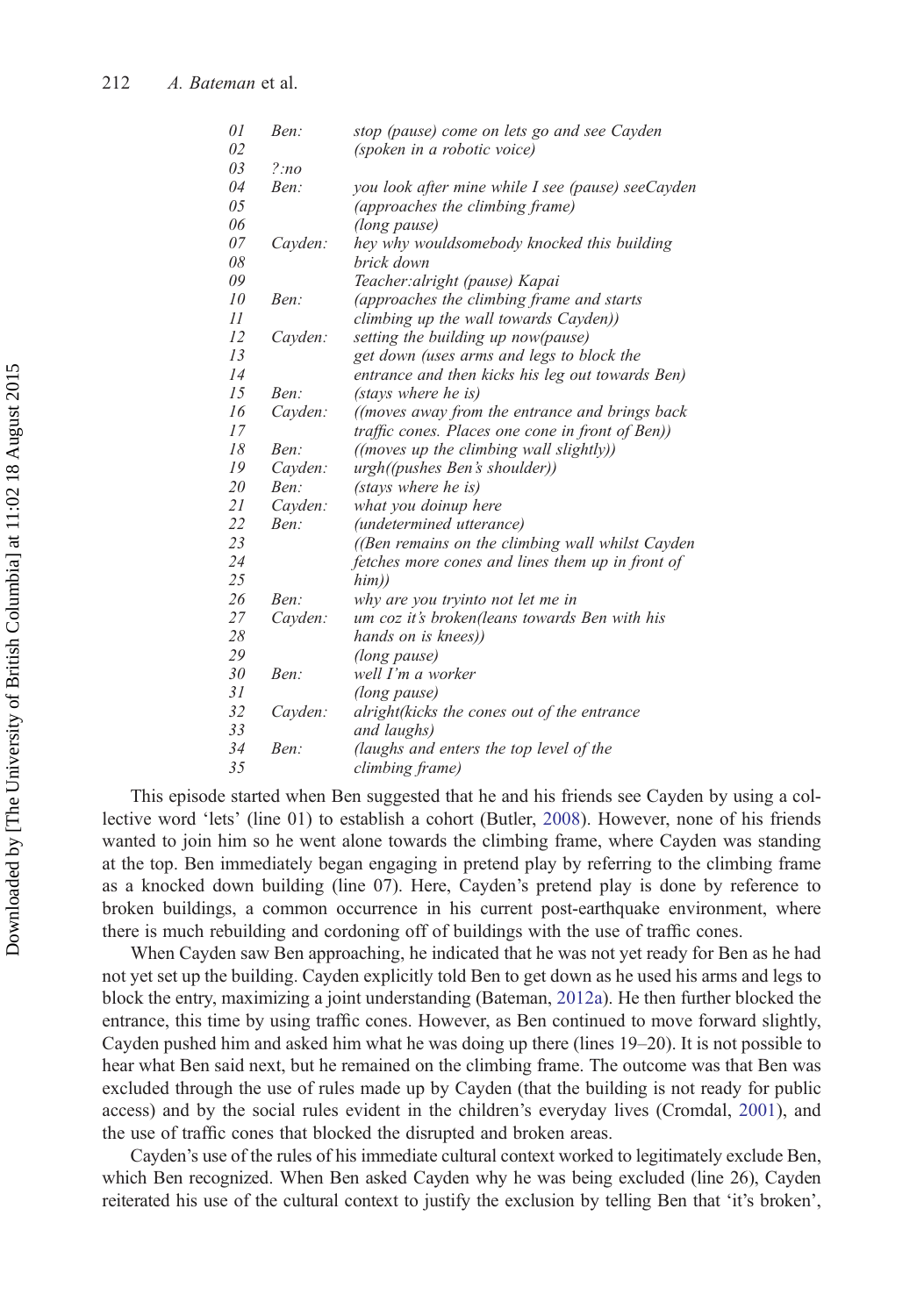offering a legitimate excuse for the exclusion, as a person cannot access a broken building. Following a significant pause (line 29) Ben aligned with the rules of the game in a way that legitimately allowed him access; in pretend play mode he told Cayden that he was a worker (line 30). Cayden accepted this as a genuine reason to be allowed in, and allowed access to the 'broken building'.

It is possible that this re-enactment of the event gave Cayden a sense of control over what was a chaotic experience (Petriwskyj [2013](#page-18-0)). Pretend play offers the opportunity for children to play out their traumatic experiences in a safe and consistent environment (Haight et al., [2006\)](#page-18-0), where children have autonomy over their choice of play activity. This play enables Cayden and Ben to make sense of the events they have experienced, creating a narrative that enables understanding and acceptance (McMahon, [2009\)](#page-18-0). References to broken buildings work to exclude children from activities and also as resources to gain play entry. Teachers' provision of opportunities for children to engage in pretend play is one way to support their agency and decision-making through social interactions, necessary elements for supporting children's wellbeing (Ministry of Education, [1996](#page-18-0)).

#### Extract 4: Look from the earthquake

This extract begins with a group of children, including Baxter and Cayden, who were sitting in the large sandpit area making volcanoes with the sand. A male teacher has approached Baxter to help him.

Extract 4

| 01 | Teacher: | ok hang on I've justgotta help Baxter(pause)            |
|----|----------|---------------------------------------------------------|
| 02 |          | phwor (pause) right you ready                           |
| 03 | Baxter:  | Yep                                                     |
| 04 |          | (long pause)                                            |
| 05 | Teacher: | now it's not gonna work properly so it's gonna          |
| 06 |          | turn out like that again okay                           |
| 07 |          | (long pause)                                            |
| 08 | Teacher: | but if                                                  |
| 09 | Baxter:  | how did you know                                        |
| 10 |          | (pause)                                                 |
| 11 | Teacher: | coz the sand's too soft(turns bucket upside             |
| 12 |          | down and then lifts it up, revealing the                |
| 13 |          | sandcastle)ah no                                        |
| 14 |          | (pause)                                                 |
| 15 | Baxter:  | there we are, my first volcano                          |
| 16 |          | (teacher stands and walks towards other children)       |
| 17 | Cayden:  | but it's not the same as mine eh                        |
| 18 |          | (Baxter fills his bucket with sand again)               |
| 19 | Baxter:  | I'll make you a decent one for you okay(talks           |
| 20 |          | to Cayden)                                              |
| 21 | Cayden:  | Polly was trying to smash it                            |
| 22 |          | (pause)                                                 |
| 23 | Baxter:  | look from the earthquake(points to a                    |
| 24 |          | <i>crack in his sandcastle</i> ) it's got a crack in it |
| 25 |          | (knocks it down with his spade and laughs and then      |
| 26 |          | starts to walk away)                                    |
| 27 |          | (long pause)                                            |
| 28 | Teacher: | what happened to your volcano Baxter                    |
| 29 |          | <i>(approaches Baxter)</i>                              |
| 30 | Baxter:  | <b>Broken</b>                                           |
| 31 | Teacher: | how did you break it                                    |
| 32 | Baxter:  | <i>(quickly walks away)</i>                             |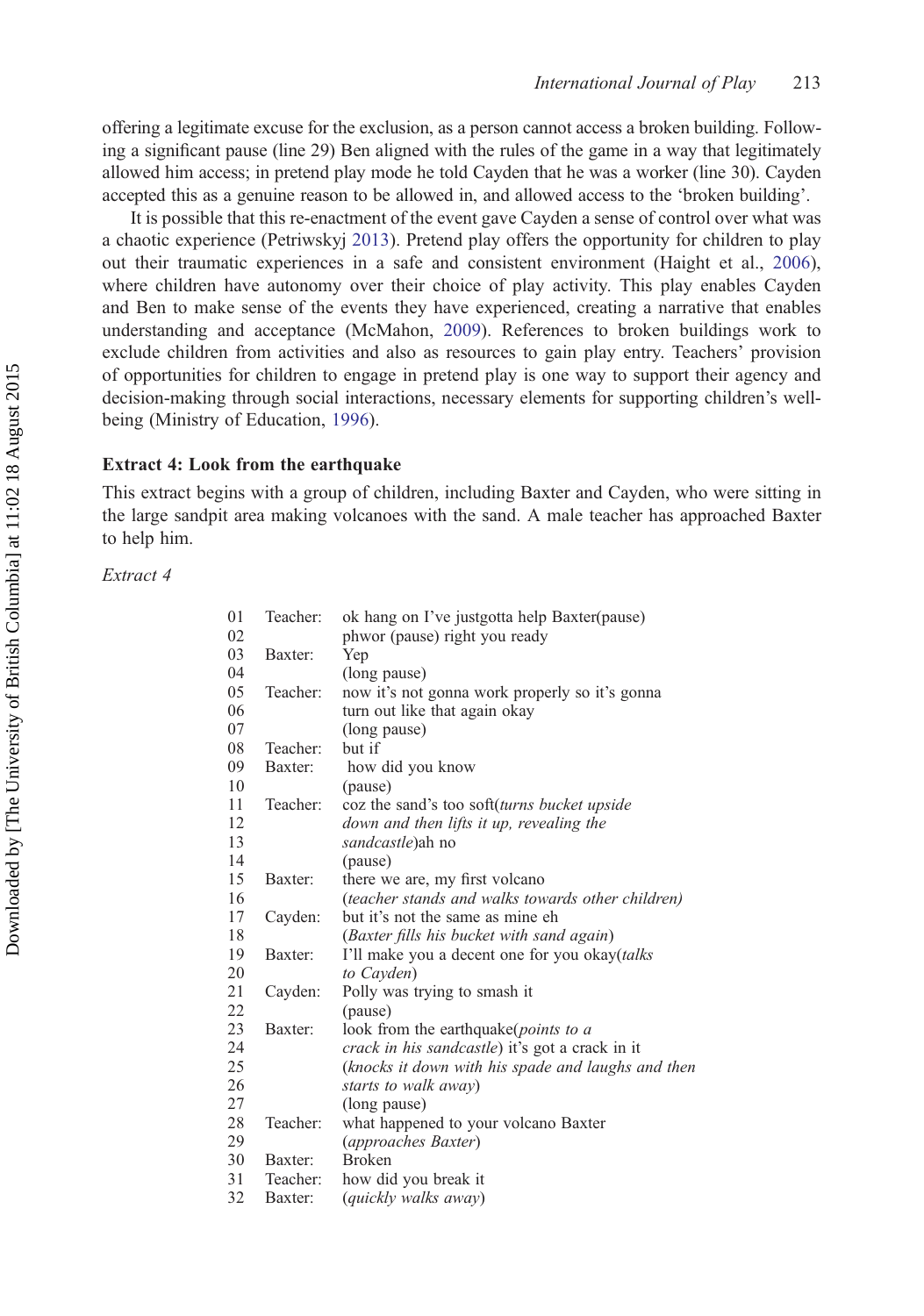The teacher's entry was marked by his warning to Baxter as he explained that the sandcastle may not turn out properly as the sand was too soft (lines  $1-11$ ). By preempting a possibly unsatisfactory situation, in which Baxter might be disappointed by the outcome (which happened previously as indicated by the teacher's talk in lines 5–6), the teacher treats the situation cautiously and as a matter of delicacy. This 'expressive caution' (Silverman, [1997,](#page-18-0) p. 66) was questioned by Baxter (line 9), suggesting opposition to the teacher's stance, and he is proved right as the sandcastle building does work (lines 11–15).

Baxter then initiated contact with his friend Cayden, saying that he was going to make a sandcastle for him (line 19). However, when making it, a crack appeared in his own sandcastle. Baxter initially drew his friend's attention to the event when he shouted 'look from the earthquake' (line 23) and pointed to the break whilst telling everyone that it had a crack (line 24). Baxter reacted to the situation physically by knocking the sandcastle down with his spade and he then walked away (line 25). The teacher asked Baxter 'what happened', a question found to be asked of children in order to draw attention to a problem and mobilize a discussion about that problem (Bateman, Danby, & Howard, [2013;](#page-17-0) Kidwell, [2011\)](#page-18-0), and Baxter responded that the volcano was 'broken' (line 30). The teacher's next question suggested that Baxter had broken the sandcastle (line 31) and, rather than explain that he had not broken it, Baxter walked away, quickly disaffiliating himself from the interaction. Even without intent, Baxter's play naturally evolved to include elements of trauma-related material, demonstrating the potentially therapeutic value of spontaneous play as a form of communication and understanding (Webb, [2007](#page-19-0)). Cracks in a sandcastle spontaneously led to talk about the earthquake, also demonstrating that pretend play need not directly model the traumatic experience (Schaefer & Drewe, [2011\)](#page-18-0).

In this episode, Baxter used his past experiences of the earthquake and related it to the everyday play activity of building a sandcastle. Although the teacher did treat the situation cautiously at the outset (Silverman, [1997\)](#page-18-0), his use of the direct question about the immediate situation could have been interpreted as confrontational (Hutchby, [2007\)](#page-18-0). The teacher's strategy of seeking an opportunity for further talk about breaking things, and initiating a possible 'active listening' sequence (Antaki, [2008](#page-17-0); Hutchby, [2007\)](#page-18-0), in this instance was not successful. Potentially, teachers can work to support emotional healing through play (McMahon, [2009](#page-18-0)), by taking a role of offering support for children 'in expressing, articulating, and resolving a range of emotions' (Ministry of Education, [1996](#page-18-0), p. 49). However, in this episode, Baxter chose to disaffiliate himself from the interaction by walking away, indicating that he perhaps was not ready to discuss this further, an action accepted by the teacher.

### Extract 5: The earthquake waked me up

Two three-year-old girls, Zoe and Narelle, were playing together with a group of four girls on large pieces of soft PVC covered foam in the preschool garden. Zoe and Narelle are both white New Zealand born girls who often played together, especially engaging in pretend play involving family members that included 'a baby' as Zoe has recently had a new baby sister. The episode began when Zoe laid down on a piece of foam and pretended to cry while Narelle talked to another girl on a mat nearby.

| $\theta$       | Zoe:     | mummymummy help mummy(pause)            |                         |
|----------------|----------|-----------------------------------------|-------------------------|
| 02             |          | mummy mummymummymummymummymummy         |                         |
| 03             |          | mummy(looks around and then at Narelle) |                         |
| 0 <sub>4</sub> | Narelle: | cock-a-dock-a-doo                       | <i>(approaches Zoe)</i> |
| 05             | Zoe:     | mummymummymummy                         |                         |
| 06             | Narelle: | what                                    |                         |
| -07            |          | (long pause)                            |                         |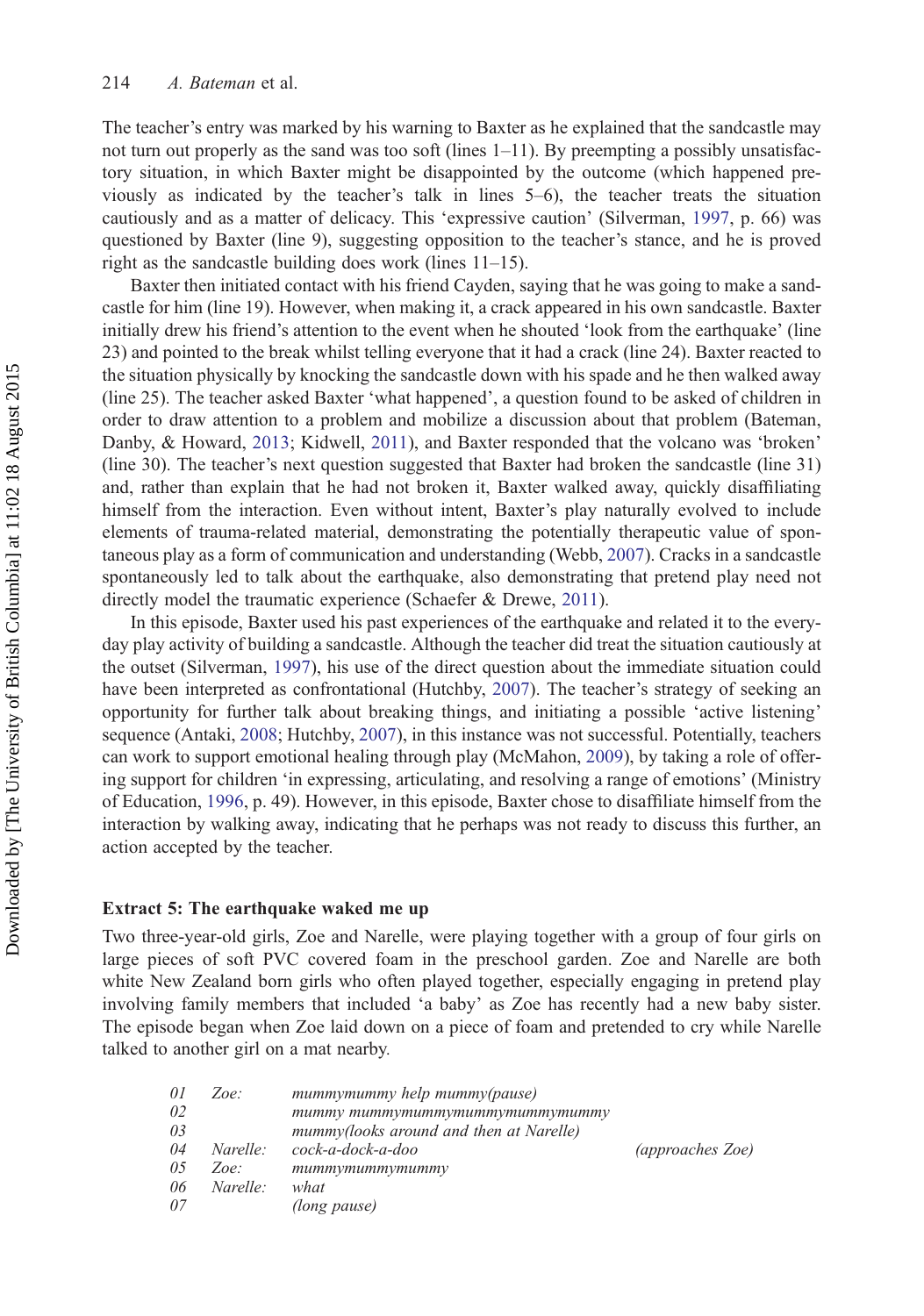| 08 | Zoe      | um erthe earthquake waked me up |
|----|----------|---------------------------------|
| 09 | Narelle: | I will fix it                   |
| 10 |          | <i>(long pause)</i>             |
| 11 | Zoe      | will you fix da earthquake      |
| 12 |          | <i>(long pause)</i>             |
| 13 | Narelle: | go to sleep baby                |
| 14 | Zoe      | okay(lays back down)            |

In a pretend play sequence that began by mapping the family role of mother (Butler & Weatherall, [2006\)](#page-17-0), Zoe called out to her friend. She called for help (line 01), indicating that the game involved Zoe being rescued. Zoe mapped Narelle in the role of 'Mummy' through calling to her and making eye contact (line 03) to maximize the possibility of Narelle understanding that it is her being addressed (Filipi, [2009\)](#page-18-0). Zoe's initial repeat of calling for her 'mother' along with the word 'help' had a matter of urgency about it in that a number of the reference terms were spoken quickly and linked together (line 02).

Narelle responded to Zoe's initiation of pretend play by approaching Zoe and making the sound of a cockerel (line 04), which indicated that she was orienting to Zoe lying down and possibly sleeping. Zoe called Narelle in her role of Mummy again, steering the play back to the roles of family members. Narelle's reply was a question that gave Zoe the floor to speak and to reveal the reason for the call. After a brief pause Zoe responded with the conversation fillers 'um' and 'er', which worked to hold the floor for her (Schegloff, Jefferson, & Sacks, [1977](#page-18-0)) before answering with 'the earthquake waked me up' (line 08). Narelle promptly replied in her role as the Mummy by telling Zoe that she would fix the earthquake, which proffered an immediate solution to Zoe's problem.

The girls' talk demonstrates their fluidity and comfort with producing and enacting family roles, including a call for help from a 'baby' (Zoe) answered by the mother (Narelle). The next turns of conversation (lines 9-14), however, indicate possible interactional trouble (Schegloff, [1968\)](#page-18-0). When Narelle suggested that she could fix the earthquake, there was initially a pause followed by Zoe explicitly questioning whether Mummy (Narelle) would fix the earthquake (line 11). Followed by another longer pause (line 12), marking that a possible difficult reply will follow, Narelle (Mummy) did not answer Zoe's question but instead told Zoe (the baby) to go to sleep. This short sequence of pretend play conversation marks what the children faced in their real everyday lives, that is, it is not really possible to 'fix da earthquake'. The difficulty for the players was the pretend-real nexus, as shown by the pauses (Sacks et al., [1974;](#page-18-0) Schegloff, [2007a](#page-18-0)) following the questioning of the mother's ability to 'fix' the earthquake and her avoidance of an answer. This is an excellent example of children using their play as means of testing out ways that a problem might be resolved at their own pace and in their own way (Felix et al., [2006;](#page-18-0) Howard & McInnes, [2012](#page-18-0)).

Playing at family relationships is a common activity in young children's play; acting out these roles can contribute to supporting children's well-being as problems can be fixed in pretense that may not be fixable in real life. At the same time, this extract shows that pretend play is a means whereby difficult events can be raised and where socio-emotional issues can be explored in an affective sense. This play interaction afforded Zoe and Narelle the opportunity to play out the very real distress of the earthquake in a safe environment, whereby the earthquake in a pretend frame might be easily fixed by an attentive mother. It also demonstrated the children's anxieties tied to her being unable to 'fix' a problem; the baby's question of whether a parent can bring back an earlier order by fixing it closes down the play as the mother tells the questioning baby to go to sleep. Through engaging in pretend play, the children communicated their worries to each other (Haight et al., [2006\)](#page-18-0). Pretend family play became a socio-emotional resource to 'do' supportive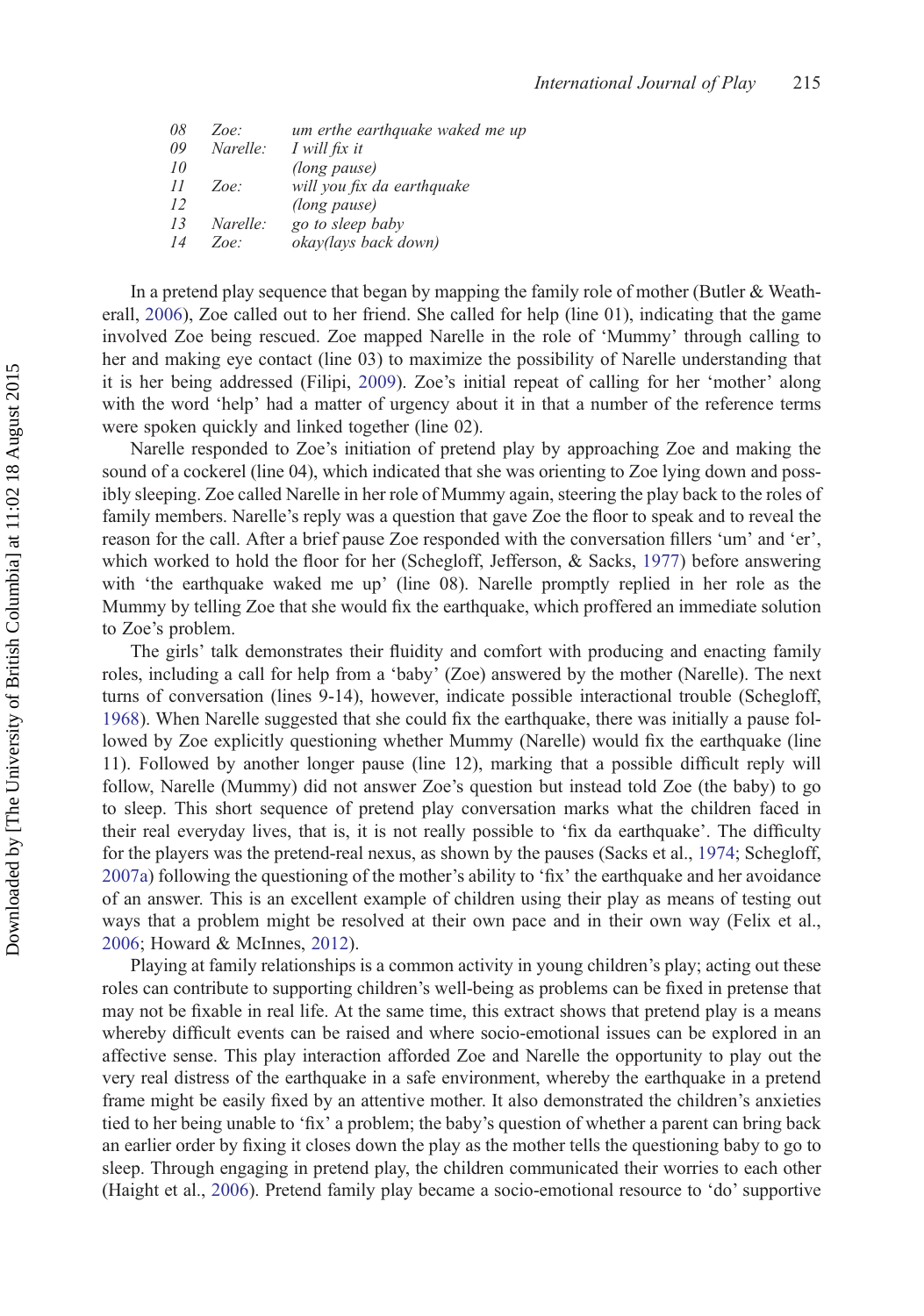relationships and care for each other in traumatic times. In this way, play is one way to promote a sense of well-being, where 'children develop trust that their needs will be responded to' (Ministry of Education, [1996,](#page-18-0) p. 46).

# Discussion and conclusion

The children used a number of classroom experiences to prompt and explore personal reflections about the earthquake, by which they made reference to things being 'broken' and needing 'fixing'. Analysis shows how the content of the pretend play experiences, and the content of discussions about the Learning Stories books, helped them come to terms with the meaning of their experiences. Analysis revealed how the children orientedto people, places, and things in relation to their earthquake experiences. Through direct references, the children made links between their earthquake experiences as they came to terms with the experience nine months after the disaster.

Sharing important experiences is encouraged in the early childhood curriculum Te Whariki where it states that children should be given 'the opportunity to share and discuss their experiences in a comfortable setting' (Ministry of Education, [1996](#page-18-0), p. 47). Pretend play offered opportunities to talk about the earthquakes, and children used their documented stories about the disaster as an interactional resource to discuss their accounts of events. For teachers, their role was to make relevant such links for the children, in line with the well-being strand of the New Zealand early childhood curriculum.

Pretend play was a means to relive and try to better understand traumatic events, in ways that were meaningful to children. Through discussing and acting out their experiences in these ways, the children communicated their interpretation and understanding of the earthquake, as well as the anxieties and worries surrounding these traumatic events (Haight et al., [2006](#page-18-0)). As shown in the examples, and most notably in the final episode (Extract 5), pretend play is a valuable resource for opening up possibilities to explore painful events, and to grapple emotionally with difficult issues.

Learning Story books, as a curricular feature, encompassed a wide variety of experiences in which each child had been involved over a course of time; the children's selective use showed that they oriented to the earthquake events in the books. The approach of listening to children's stories about traumatic events has been encouraged to promote recovery and support emotional wellbeing (Ertl et al., [2012](#page-18-0); Stokoe & Edwards, [2006](#page-19-0)). Through documenting children's experiences in such a way, the children were able to return to their stories when they wanted to, reaffirming their agency and supporting the iterative process of coming to terms with a traumatic event (McMahon, [2009\)](#page-18-0).

While specific to the New Zealand early childhood context, the observations and findings of this paper are relevant for understanding how children use play and teacher assistance in the aftermath of disaster. In the study, the children were observed engaging in play that reflected their local situation, demonstrating the value and importance of time and space for the children to follow their own interests, so as to come to terms with their experiences of the natural disaster. Despite not having psychology or counseling qualifications, the teachers made themselves available to talk and support the children through their play experiences, and shared their experiences of the traumatic events of the earthquakes. In this natural setting the activities formed a relevant part of everyday activities, and were not made 'remarkable' as something to be talked about and distinct from preschool play and talk.

#### Notes on contributors

Dr Amanda Bateman is a lecturer in early childhood education and is a member of the Early Years Research Centre at the University of Waikato, New Zealand. She has published in the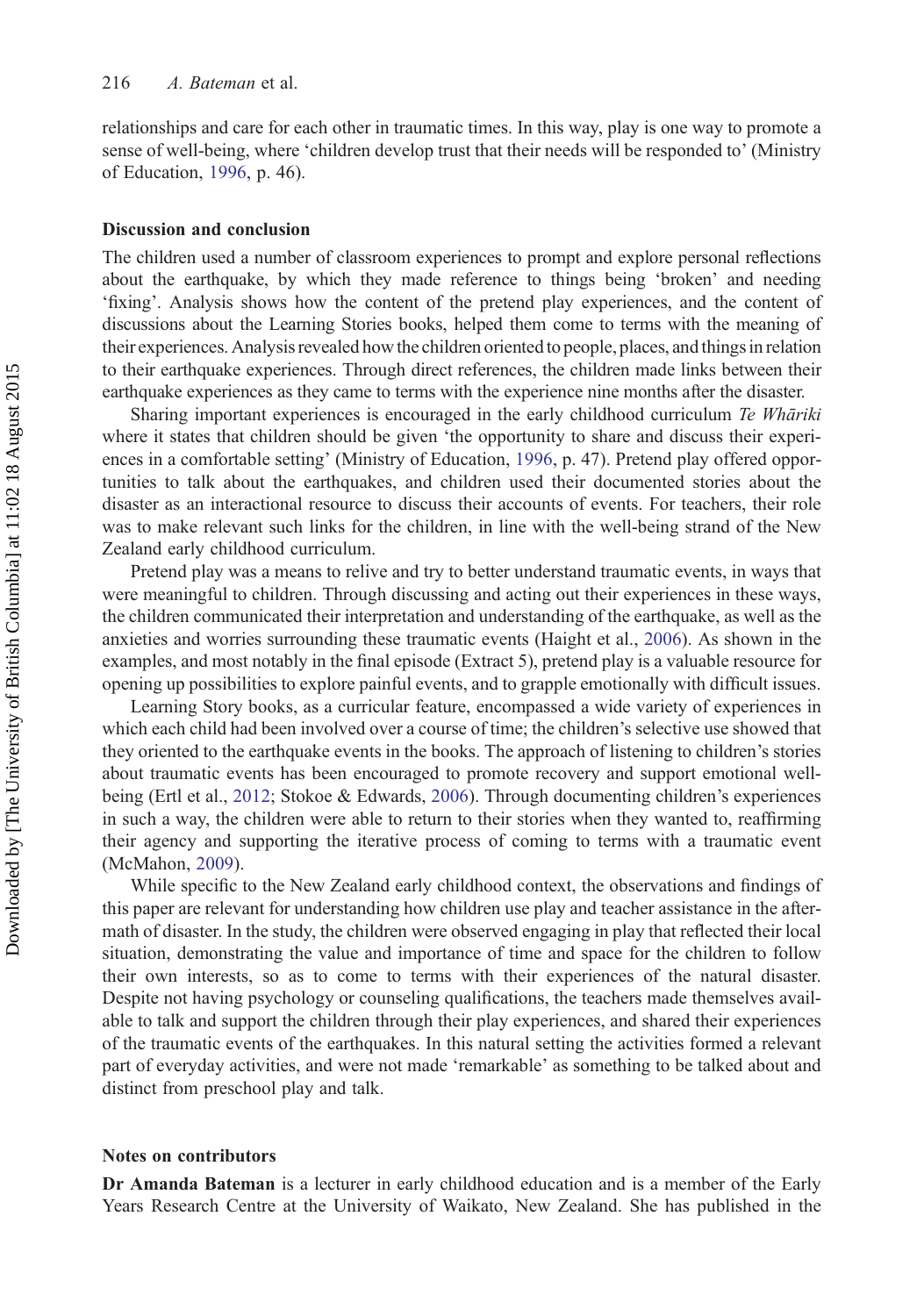<span id="page-17-0"></span>area of early childhood peer interactions and teacher–child interactions using conversation analysis and membership categorization analysis. Amanda has led a Teaching and Learning Research Initiative (TLRI) funded project investigating pedagogical intersubjectivity in the early years in New Zealand, and an international collaborative project investigating the impact of the New Zealand Christchurch earthquakes on the children living there.

Susan Danby is a professor of Early Childhood at Queensland University of Technology, where she is also program leader of the Health, Wellbeing and Happiness strand within the QUT Children and Youth Research Centre. Her areas of expertise are in early-years language and social interaction in home and school settings, helpline talk, childhood studies, and qualitative methodologies, including ethnomethodology and conversation analysis. Professor Danby was recently awarded an Australian Research Council Futures Fellowship to investigate young children's use of digital technologies in home and school.

Dr Justine Howard is an associate professor and postgraduate programme manager in the Centre for Children and Young Peoples Health and Wellbeing at Swansea University. She is a chartered psychologist specializing in play and child development. She has published widely in the field of play and is regularly invited to speak on the topic both nationally and internationally.

# References

- Antaki, C. (2008). Formulations in psychotherapy. In A. Peräkylä, C. Antaki, S. Vehviläinen & I. Leudar (Eds.), Conversation analysis and psychotherapy (pp. 26–42). Cambridge: Cambridge University Press.
- Baggerly, J., & Exum, H. (2008). Counseling children after natural disasters. Guidance for family therapists. The American Journal of Family Therapy, 36, 79–93.
- Bateman, A. (2012a). When verbal disputes get physical. In S. Danby & M. Theobald (Eds.), Disputes in everyday life: Social and moral orders of children and young people (pp. 267–296). Emerald.
- Bateman, A. (2012b). Forging friendships: The use of collective pro-terms by pre-school children. Discourse Studies, 14(1), 165–180.
- Bateman, A., Danby, S., & Howard, J. (2013). Everyday preschool talk about Christchurch earthquakes. Australia Journal of Communication, 40(1), 103–123.
- Berg, R. G., Parr, G., Bradley, L., & Berry, J. J. (2009). Humor: A therapeutic intervention for childcounseling. Journal of Creativity in Mental Health, 3(4), 225–236.
- Bratton, S., & Ray, D. (2000). What the research shows about play therapy. *International Journal of Play* Therapy, 9(1), 47–88.
- Bratton, S. Ray, D., Rhine, T., & Jones, L. (2005). The efficacy of play therapy with children: A metaanalytic review of treatment outcomes professional psychology. Research and Practice, 36(4), 376–390.
- Brown, R. (2012). Principles guiding practice and responses to recent community disasters in New Zealand. New Zealand Journal of Psychology, 40(4), 86–89.
- Bruner, J. (1990). Acts of meaning. Cambridge, MA: Harvard University Press.
- Butler, C. W. (2008). Talk and social interaction in the playground. Hampshire: Ashgate.
- Butler, C. W., & Weatherall, A. (2006). "No we're not playing families": Membership categorization in children's play. Research on Language and Social Interaction, 39(4), 441–470.
- Carr, M., & Lee, M. (2012). Learning stories: Constructing learner identities in early education. London: Sage.
- Cirillo, L., & Cryder, C. (1995). Distinctive therapeutic uses of metaphor. Psychotherapy, 32(4), 511–519.
- Cromdal, J. (2001). Can I be with?: Negotiating play entry in a bilingual school. Journal of Pragmatics, 33, 515–543.
- Danby, S., & Baker, C. D. (1998). How to be masculine in the block area. Childhood: A Global Journal of Child Research, 5(2), 151–175.
- Danby, S., & Baker, C. (2000). Unravelling the fabric of social order in block area. In S. Hester & D. Francis (Eds.), Local educational order: Ethnomethodological studies of knowledge in action (pp. 91–140). Amsterdam: John Benjamins.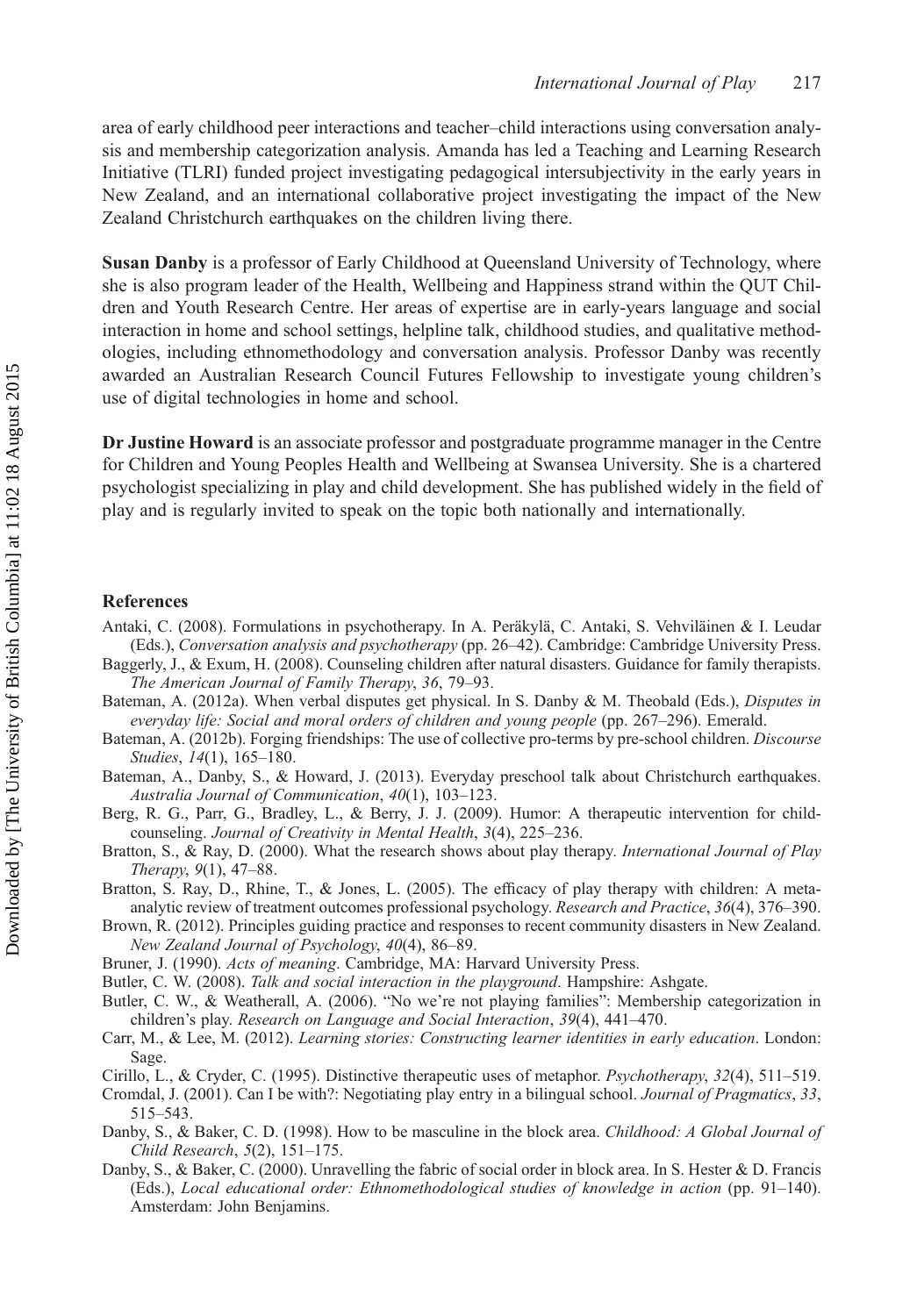- <span id="page-18-0"></span>Danby, S., Baker, C., & Emmison, M. (2005). Four observations on opening calls to Kids Help Line. In C. D. Baker, M. Emmison & A. Firth (Eds.), Calling for help: Language and social interaction in telephone helplines (pp. 133–151). Amsterdam: John Benjamins.
- Dean, S. (2012). Long term support in schools and early childhood services after February 2011. New Zealand Journal of Psychology, 40(4), 95–97.
- Enfield, N. J. (2013). Reference in conversation. In J. Sidnell & T. Stivers (Eds.), The handbook of conversation analysis. Oxford: Blackwell Publishers.
- Ertl, V., Pfeiffer, A., Schauer, E., Elbert, T., & Neuner, F. (2012). Community-implemented trauma therapy for former child soldiers in Northern Uganda: A randomized controlled trial. Journal of the American Medical Association, 306(5), 503–512.
- Fearn, M., & Howard, J. (2011). Play as a resource for children facing adversity. Children and Society, Online first. [doi:10.1111/j.1099-0860.2011.00357.x](http://dx.doi.org/10.1111/j.1099-0860.2011.00357.x)
- Felix, E., Bond, D., & Shelby, J. (2006). Coping with disaster: Psychosocial interventions for children in international disaster relief. In C. Schaefer & H. Kaduson (Eds.), Contemporary play therapy: Theory, research, and practice (pp. 307–329). New York, NY: The Guilford Press.
- Filipi, A. (2009). Toddler and parent interaction: The organisation of gaze.
- Garfinkel, H. (1967). Studies in ethnomethodology. Englewood Cliffs, NJ: Prentice-Hall.
- Haight, W., Black, J., Ostler, T., & Sheridan, K. (2006). Pretend play and emotional learning in traumatized mothers and children. In D. G. Singer, R. M. Golinkoff, & K. Hirsh-Pasek (Eds.), *Play = learning: How* play motivates and enhances children's cognitive and social-emotional growth. Oxford: Oxford University Press.
- Heritage, J. (1984). Garfinkel and ethnomethodology. Oxford: Polity Press.
- Howard, J., & McInnes, K. (2012). The essence of play: A practice companion for professionals working with children and young people. London: Routledge.
- Hutchby, I. (2007). The discourse of child counseling. Amsterdam: John Benjamins.
- Kidwell, M. (2011). Epistemics and embodiment in the interactions of very young children. In T. Stivers, L. Mondada & J. Steensig (Eds.), *The morality of knowledge in conversation* (pp. 257–284). Cambridge: Cambridge University Press.
- Little, S., Little, A., & Gutierrez, G. (2009). Children and traumatic events: Therapeutic techniques for psychologists working in the schools. Psychology in Schools, 46(3), 199–205.
- Mashford-Scott, A., & Church, A. (2011). Promoting children's agency in early childhood education. Research on Youth and Language, 5(1), 15–38.
- McInnes, K., Howard, J., Miles, G. E., & Crowley, K. (2009). Behavioural differences exhibited by children when practising a task under formal and playful conditions. Educational & Child Psychology, 26(2), 31–39.
- McMahon, L. (2009). The handbook of play therapy and therapeutic play. London: Routledge.
- Ministry of Education. (1996). Te Whāriki. He whāriki mātauranga mōngā mokopuna o Aotearoa: Early childhood curriculum. Wellington: Learning Media.
- NZ Police. (2012). <http://www.police.govt.nz/list-deceased>
- Parkes, E. (2011). 'Wait! I'm Not a Journalist': Conducting qualitative field research in post-disaster situations. Graduate Journal of Asia-Pacific Studies, 7(2), 30–45.

Petriwskyj, A. (2013). Reflections on talk about natural disasters by early childhood educators and directors. Australian Journal of Communication, 40(1), 87–102.

- Pomerantz, A., & Heritage, J. (2013). Preference. In J. Sidnell & T. Stivers (Eds.), The handbook of conversation analysis. Oxford: Blackwell Publishers.
- Priestly, G., Roberts, S., & Pipe, M. (1999). Returning to the scene: Reminders and context reinstatement.
- Sacks, H. (1995). Lectures on conversation (Vols I & 11). Oxford: Blackwell.
- Sacks, H., Schegloff, E. A., & Jefferson, G. (1974). A simplest systematics for the organization of turn-taking for conversation. Language, 50, 696–735.
- Schaefer, C., & Drewe, A. (2011). The therapeutic powers of play and play therapy. In C. Schaefer (Ed.), Foundations of play therapy. John Wiley.
- Schegloff, E. A. (1968). Sequencing in conversational openings. American Anthropologist [oNew Series], 70(6), 1075–1095.
- Schegloff, E. A. (2007a). Sequence organisation in interaction: A primer in conversational analysis (Vol. 1). Cambridge: Cambridge University Press.
- Schegloff, E. A., Jefferson, G., & Sacks, H. (1977). The preference for self-correction in the organization of repair in conversation. Language, 53(2), 361–382.
- Silverman, D. (1997). Discourses of counselling: HIV counselling as social interaction. London: Sage.